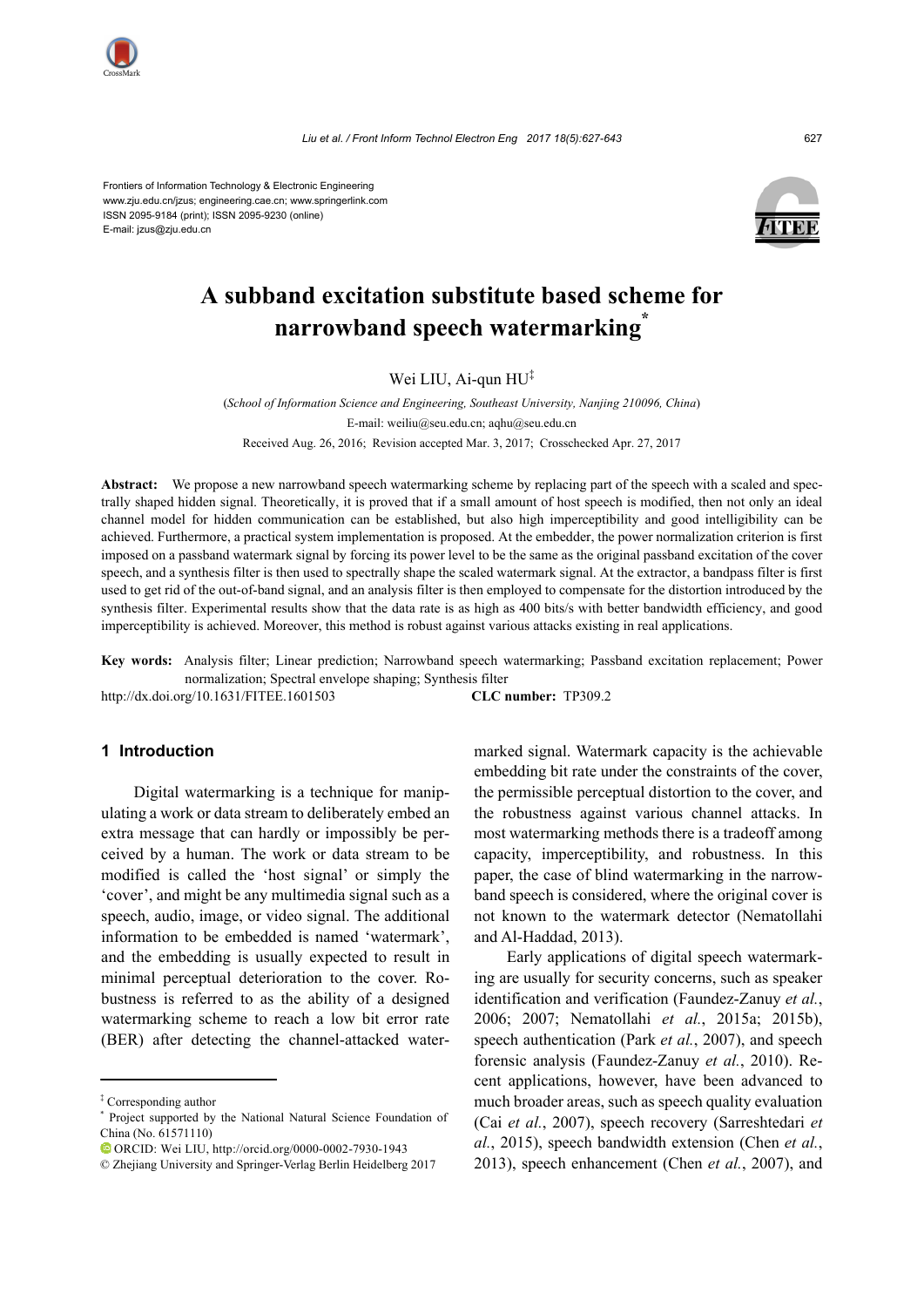legacy speech communication system enhancement (Hofbauer *et al.*, 2009).

This paper presents a novel watermarking algorithm that is aimed at systems that use narrowband speech with a frequency range of 0 to 4 kHz. In contrast to wideband speech (0–7 kHz), narrowband speech has been widely used in systems such as the public switched telephone network (PSTN), military or aeronautical voice radio, the voice over Internet protocol (VoIP), and the cellular infrastructure such as global system for mobiles (GSM) and code division multiple access (CDMA) based networks. In this research, the aim is to design a narrowband speech watermarking system that can work in or between these systems. Therefore, the transmission channel attacks are specified by these applications and can be modeled as additive white Gaussian noise (AWGN), flat-fading, re-quantization, compression, transcoding, and bandpass filtering attacks. It should also be noted that the designed watermarking system is usually expected to provide a high capacity for embedding the message and maintain a good perceptual fidelity even under these attacks.

In current speech watermarking algorithms, there are three main steps to generate a watermarked speech. The first step is to preprocess the host speech. Commonly, three frequently used methods are employed. The first one is to keep the time domain speech signal unchanged during embedding. The next one is to first transform the speech into other domains and then embed the watermark to the speech represented in those domains. Typical transformations include discrete Fourier transform (DFT) (Nematollahi *et al.*, 2017), discrete cosine transform (DCT) (Eslami *et al.*, 2006), discrete Hadamard transform (DHT) (Chen *et al.*, 2013), and wavelet (Nematollahi *et al.*, 2015a; 2015b). The third one uses the analysisby-synthesis (AbS) technique based on the canonical linear prediction (LP) theory. By analyzing the speech before embedding, the speech can be decomposed into the excitation component and the vocal tract component. Both of them are available for embedding the watermark. For example, the excitation signal of the unvoiced speech can be replaced by the watermark (Hofbauer *et al.*, 2009). In another example, by using the property that the vocal tract can be expressed as either an all-pole model with predictor coefficients or the equivalent line spectrum pairs (LSPs) which represent the speech formants, the watermark can be embedded into the speech by adjusting locations, peaks, and valleys of the formants (Wang and Unoki, 2015).

The second step is referred to as mapping of the watermark bits to the watermark signal, for which human perception characteristics are often used. By doing so, minimal perceptual distortion to the speech (Cheng and Sorensen, 2001) can be obtained, while the communication capability is maintained.

The third step is concerned with the approaches to combine watermark and cover speech to form the watermarked signal. There are two types of commonly used embedding methods. One is to directly add the watermark to the cover, including the least significant bit (LSB) method (Chen *et al.*, 2013) and spread spectrum method (Chen and Leung, 2006). The other is to modulate the speech signal or one of its parameters according to the watermark, including the quantization index modulation (QIM) method (Nematollahi *et al.*, 2015a; 2015b) and its more general version (Hofbauer *et al.*, 2009).

The above-mentioned algorithms are limited in terms of either their embedding capacity or their robustness against the transmission channel attacks described before. Specifically, for narrowband speech watermarking, most achieved bit rates are only from several bits to dozens of bits per second, which limits speech watermarking to some real applications where larger capacity is usually needed. In addition, most transmission channels used in previous studies are assumed to be digital channels, but some practical channels as mentioned above are not considered. Nevertheless, several researchers have provided some heuristic techniques. In Hofbauer *et al.* (2009), for instance, speech watermarking was designed for the analog flat-fading channel, and the capacity is much higher when compared to other speech watermarking methods. This method, however, has some disadvantages. First, it uses only unvoiced speech segments to embed the watermark, so the speech watermarking complexity is increased in the sense that using additional unvoiced/voiced (UV) speech detection methods becomes a must. Even worse, the detection results after extraction are likely to be different from those before embedding due to channel attacks, which will further make recovering the watermark more complicated. Second, watermark generation is very intricate because it is based on the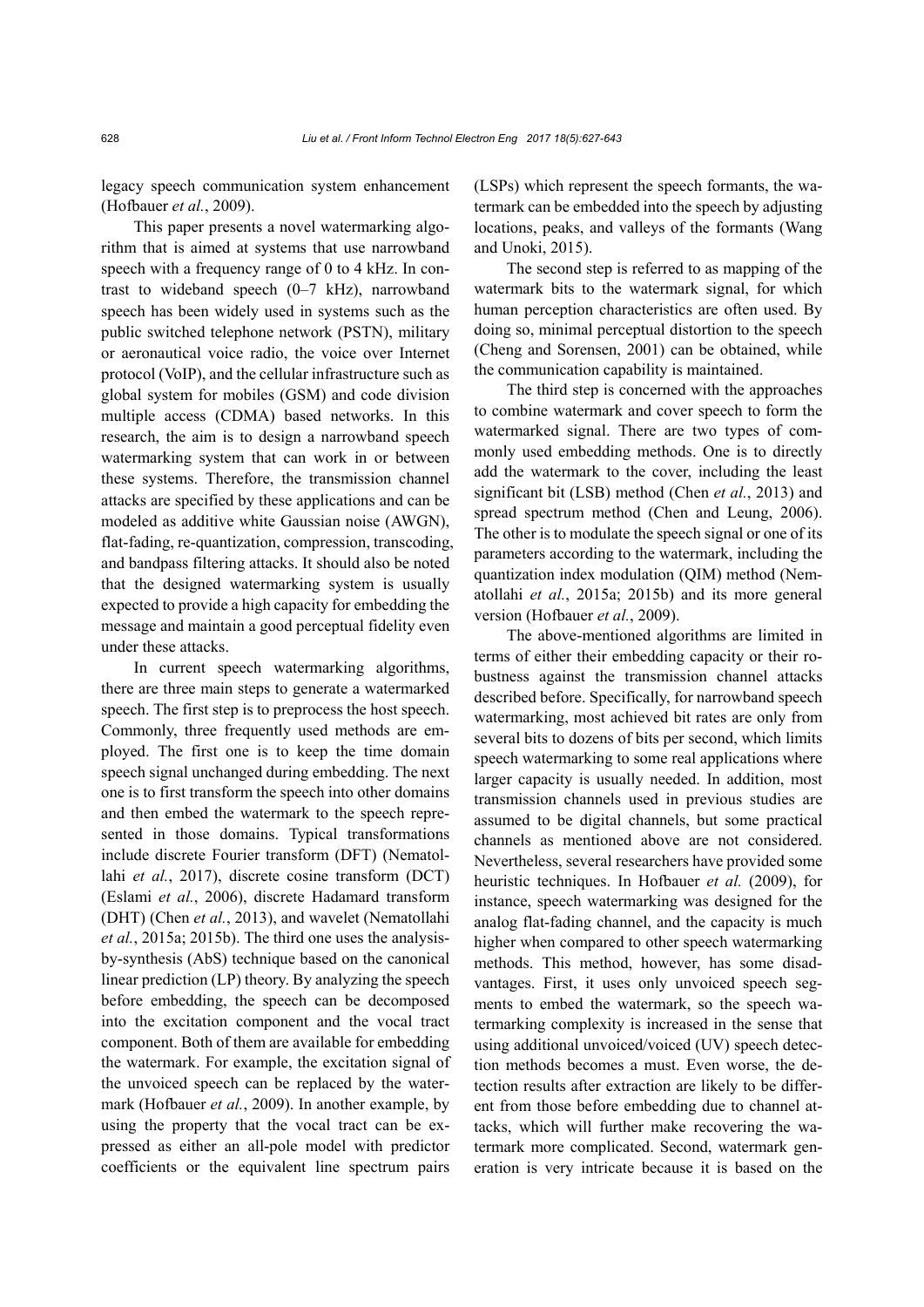theories of non-uniform sampling, and sampling and interpolation of band-limited signals. Third, the watermarking method is assumed to be used in only radio systems, but several other channel attacks such as transcoding existing in cellular networks are not considered, which obviously limits its applications.

It is claimed that capacity remains unused by not considering the specific properties of the narrowband speech and the way it is perceived. In the proposed approach, the watermarking theory presented before is combined with a principle of speech perception, leading to a substantial improvement in capacity and a simplification in watermarking algorithm complexity. From this, a practical watermarking scheme is proposed. This scheme contains two key concepts. The first one is to replace perceptually insensitive components of the speech signal by the band-limited watermark signal in both unvoiced and voiced segments, and the second one is to use common speech coding and digital communication techniques.

It is a long-known fact that, for the speech signal, one can replace certain speech components by a perceptually similar watermark signal while preserving the imperceptibility of the watermark and the intelligibility of the watermarked speech. Example methods have been proposed that exchange time-frequency components of audio signals above 5 kHz that have strong noise-like properties by a spread spectrum sequence. However, this algorithm cannot be directly used for the narrowband speech due to the bandwidth limitation and the fact that human ears are more sensitive to distortions below 4 kHz. However, motivated by this idea and by considering the specific perceptual properties of the narrowband speech, it is found that if only a part of narrowband speech signals in the highfrequency region are exchanged by a shaped data signal that carries watermark information and is perceptually similar to the original speech components, high capacity, good intelligibility of the watermarked speech, and good imperceptibility of the watermark signal can be achieved. Our main contributions are as follows.

To obtain a perceptually transparent and practical implementation of our approach, an autoregressive (AR) speech signal model is assumed. When embedding a watermark signal, a host speech segment is first decomposed into an excitation signal and a vocal tract filter using the LP analysis technique. The vocal tract is constrained to remain unchanged, but it allows a subband component of the excitation signal to be changed (replaced). In the original excitation signal, its frequency range is divided into two parts, i.e., a lower part from 0 to 2.5 kHz and a higher part from 2.5 to 4 kHz. By applying the concept of replacing certain excitation signal components, a subband component in the high-frequency region is then exchanged by a watermark signal, which is a subband bandpass signal in nature, and a new excitation signal conveying the watermark information is created. Finally, this excitation signal is shaped by the same vocal tract filter to form the watermarked signal, and this step can be seen as a speech synthesis process. Perceptual transparence is guaranteed by forcing the watermark signal and the replaced excitation signal to have the same averaged power level.

Another contribution of this work is that, we have proved that the vocal tract can be recovered at the extractor if the distortion of the host speech introduced by embedding the watermark signal is small and the channel attacks are not severe. This fundamental result provides us with a theoretical basis, and therefore sets up the rationality of our proposed watermarking scheme. This can be explained as follows. From the communication point of view, the received watermark signal of the proposed algorithm has endured two cascade filters, i.e., a synthesis filter at the embedder and an analysis filter at the extractor. Using the result mentioned above, the overall frequency response of these two filters is actually flat or ideal in the subband of the watermark signal. This means that the channel can be perfectly compensated for transmitting and receiving the watermark signal.

Several experiments have been conducted to test and evaluate the proposed speech watermarking algorithm. First, the autocorrelation sequence of the received channel attacked watermarked signal is compared to that of the original host speech signal, since the analysis filter and synthesis filter have a very close relationship to the autocorrelation sequence. Our results show that, under the AWGN attack, the autocorrelation sequence can be recovered using the channel attacked watermarked signal at the extractor. This indicates that the analysis filter at the extractor can perfectly compensate for the synthesis filter at the embedder, and therefore is consistent with the theoretical result mentioned above. Second, it is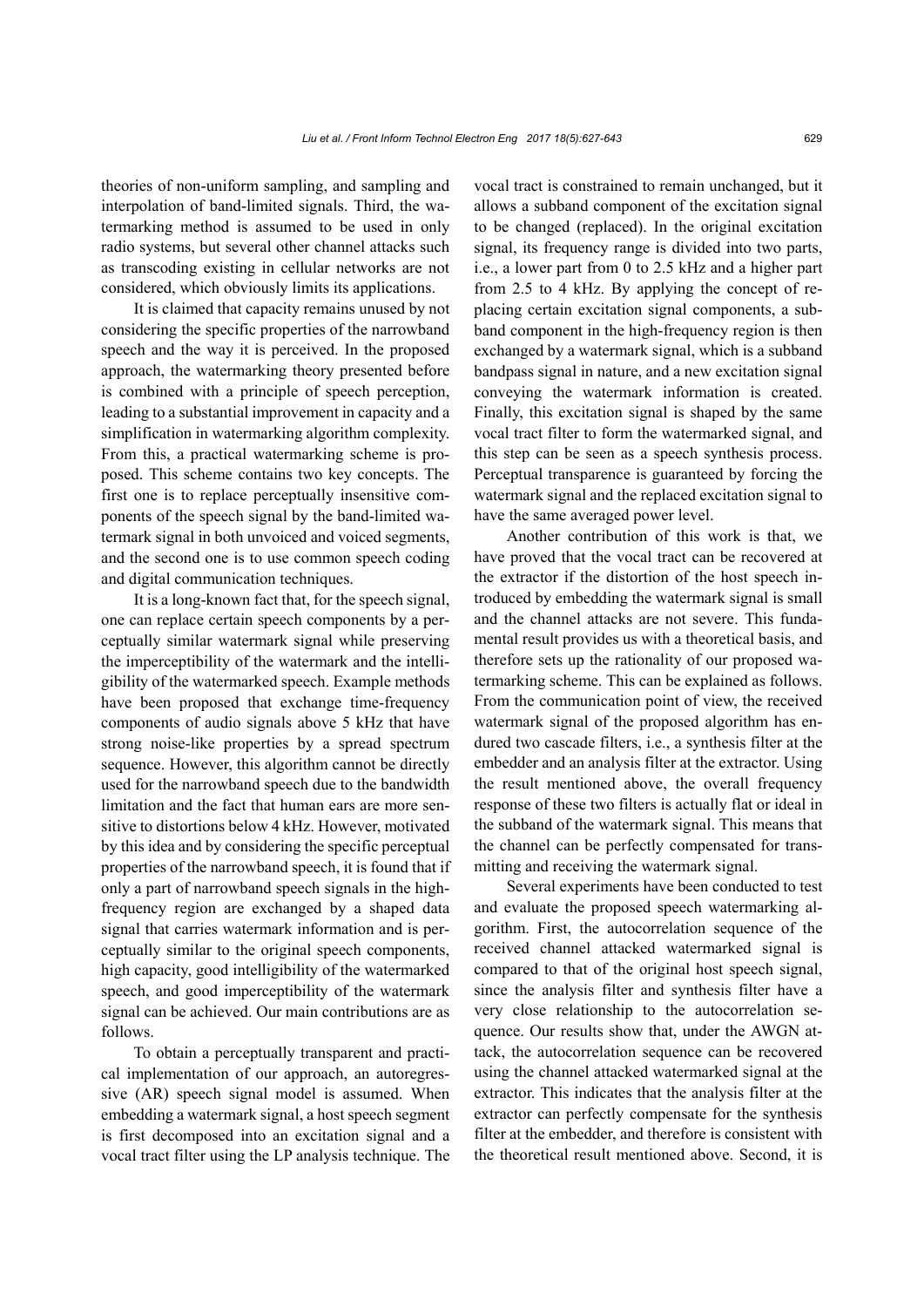demonstrated that the original speech and watermarked speech are very close to each other in both the time domain and the frequency domain. The listening test results in terms of objective tests and subjective tests are also provided. All these results show that both intelligibility of the host speech and imperceptibility of the watermark signal are obtained. Then the robustness of the proposed algorithm against several channel attacks listed before is tested. The results show that the capacity reaches 200 bits/s with the bit error rate below 0.001, indicating that the proposed algorithm can be used in real applications. This data rate can be further increased to 400 bits/s if the passband width is increased at the cost of a lower bit error rate (BER). Finally, our algorithm is compared to state-of-the-art speech watermarking methods. The results show that the proposed algorithm is more efficient in terms of bandwidth usage than most of other algorithms.

#### **2 Theory**

#### **2.1 Speech signal model**

A speech frame of 20–30 ms can be seen as a stationary process. Suppose that a speech frame is denoted by  $x(n)$ ,  $n=0, 1, ..., N-1$ . Using the analysis process in LP, a vocal tract in terms of  $A(z) = \sigma^{-1} \left( 1 + \sum_{l=1}^{p} a_l z^{-l} \right)$  can be obtained, where  $\sigma$  is the gain scalar and  $\{a_i\}_{i=1}^p$  is a set of LP coefficients

with order *p*. Moreover, by passing  $x(n)$  through the vocal tract  $A(z)$ , the residual or the excitation  $e(n)$  is obtained:

$$
e(n)\sigma = x(n) + \sum_{l=1}^{p} a_l x(n-l).
$$
 (1)

This is called the analysis process. On the other hand, by passing  $e(n)$  through the vocal tract  $A^{-1}(z)$ , the speech can be synthesized:

$$
x(n) = e(n)\sigma + \sum_{l=1}^{p} a_l x(n-l).
$$
 (2)

This is called the synthesis process. To compute the coefficients  $\{a_l\}$  in Eqs. (1) and (2), the Yule-Walker method can be used to find the solution to a set of normal equations:

$$
\sum_{l=1}^{p} a_l r_x(k-l) = -r_x(k), \quad k = 1, 2, ..., p,
$$
 (3)

where  $r_x(k)$  is the autocorrelation sequence of  $x(n)$ , and  $r_x(k) = N^{-1} \sum_{n=0}^{N-1} x(n)x(n-k)$ .

# **2.2 Ideal channel model for hidden communication**

In conventional speech applications such as speech enhancement and speech coding, the analysis process is usually first used to obtain the vocal tract and the excitation, which can further be used to remove the noise or the redundancy components, and then the synthesis process is used to recover the original speech. However, in this study we use the analysis process and synthesis process in a different way. The synthesis process is first used to shape the excitation and the analysis process is then used to equalize the channel distortion to recover the original excitation. This model is shown in Fig. 1. The key idea is that the vocal tract information can be kept if the autocorrelation sequence changes only a little. In previous works this idea was often directly used by embedding the watermark into the excitation, but the rationality behind this was not provided. In our work, the reason for the use of the excitation signal for watermarking or hidden communication will be given in the following.



**Fig. 1 Principle of using the synthesis process as the channel shaping step and the analysis process as the channel equalization step for communication** 

According to the model shown in Fig. 1, it is assumed that an excitation *e*(*n*) first passes through a shaping filter  $A_{\rm sh}^{-1}(z)$  to obtain a speech segment  $x(n)$ , and then is distorted by an AWGN  $v(n)$  with variance  $\sigma_v^2$  to output a noisy speech signal  $y(n)$ =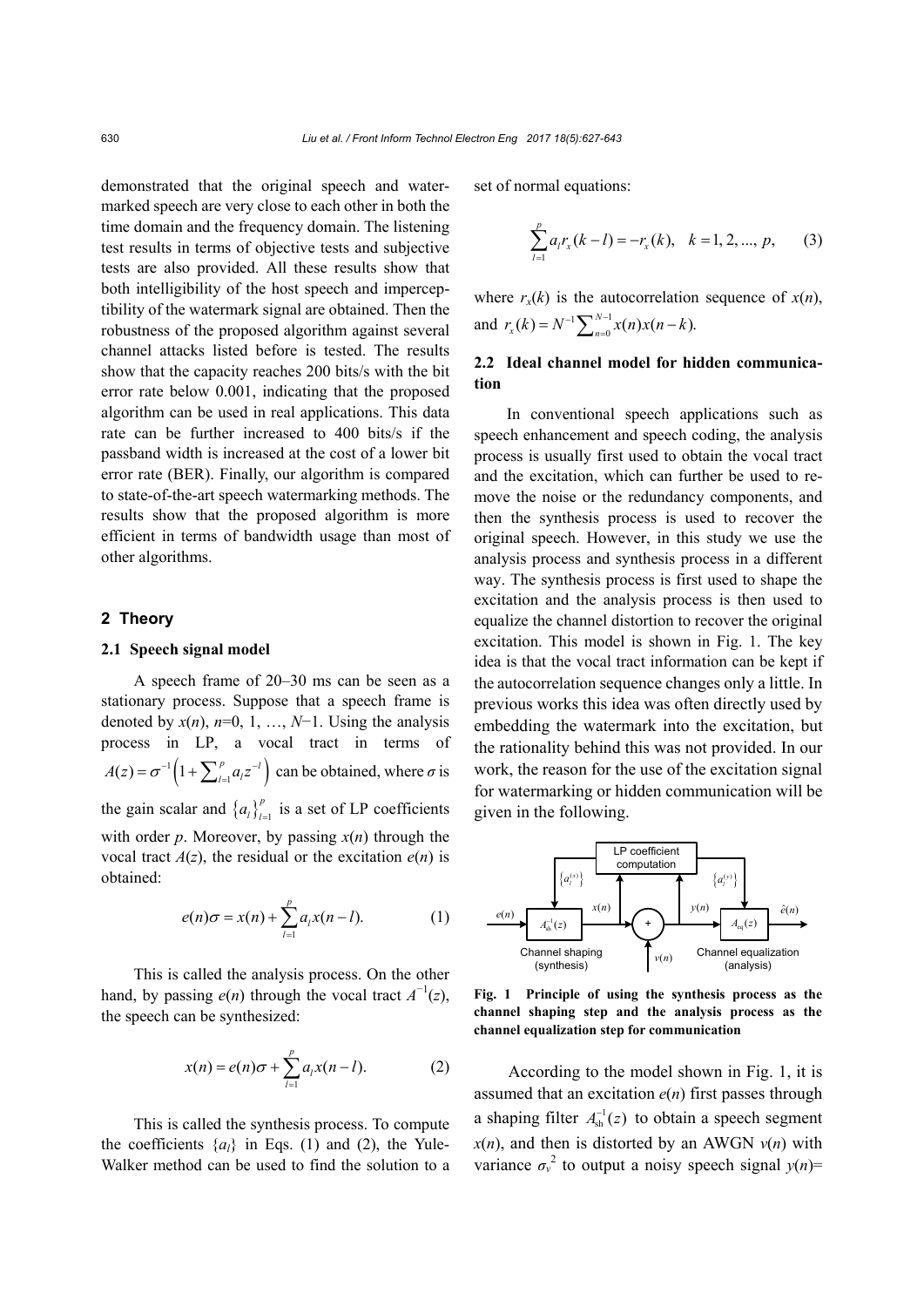$x(n)+v(n)$ . Thereafter, this noisy speech further passes through an equalization filter  $A_{eq}(z)$ , resulting in an estimate of  $e(n)$ , denoted by  $\hat{e}(n)$ .

In addition, if it is assumed that  $x(n)$  and  $v(n)$  are not correlated, then  $r_y(k)=r_x(k)+\sigma_y^2\delta(k)$  can be obtained, where  $\delta(n)$  is the Dirac function. Taking one step further, if variance  $\sigma_v^2$  is very small when compared to  $r_x(k)$ , then it can be derived that  $r_y(k) \approx r_x(k)$ .

As mentioned earlier, coefficients  $\{a_i\}$  can be computed using the Yule-Walker method, in which an autocorrelation sequence is used to construct a Toeplitz autocorrelation matrix and a cross-correlation vector. Since  $r_y(k) \approx r_x(k)$ , it can be derived that  $a_l^{(y)} \approx a_l^{(x)}$  and  $A_{\rm sh}(z) \approx A_{\rm eq}(z)$ , where  $a_l^{(x)}$  is calculated using  $r_x(k)$  and  $a_l^{(y)}$  is calculated using  $r_y(k)$ . Based on this, it is obtained that

$$
A_{\rm sh}^{-1}(z)A_{\rm eq}(z) \approx 1.
$$
 (4)

Eq. (4) indicates that the channel distortion can be nearly equalized using the proposed model, and therefore the excitation  $e(n)$  can be recovered, i.e.,  $\hat{e}(n) \approx e(n)$ .

As a consequence, the proposed model can be used for watermarking or covert communication purpose. Specifically, if the watermark signal is embedded into the original excitation  $e(n)$  at the embedder, then the estimated excitation  $\hat{e}(n)$  can be obtained at the extractor, and finally the watermark bits can be detected using  $\hat{e}(n)$ .

#### **2.3 Imperceptibility principle**

As mentioned in Section 1, replacing some or all components of the speech in the high-frequency subband with a hidden signal conveying the secret message can accomplish covert communication. To achieve this, the host speech is indirectly changed by exchanging the original excitation with the watermark signal, and then resynthesizing the watermarked speech. Specifically, two filters are used to divide the excitation  $e(n)$ —now denoted as a full band signal  $e_{\text{fb}}(n)$ —into the passband component and the stopband component. The first filter is a bandpass filter. By passing  $e_{fb}(n)$  through it, a passband excitation  $e_{\text{fb}}(n)$  can be obtained, and it can be used to synthesize the passband speech  $x_{nb}(n)$ . For covert communication purpose and for the proposed algorithm, a hidden

watermark signal  $\hat{e}_{pb}(n)$ , instead of the original  $e_{fb}(n)$ , is used to synthesize a passband speech  $\hat{x}_{\text{pb}}(n)$ . The second filter is a bandstop filter. After bandstop filtering the excitation  $e_{\text{fb}}(n)$ , a stopband excitation  $e_{\text{sb}}(n)$ can be obtained, which is kept unchanged to synthesize the stopband speech  $x_{sb}(n)$ . The relationships between the above-mentioned signals are described as follows.

The full band host speech  $x_{\text{fb}}(n)$  in the frequency range from 0 to 4 kHz can be divided into the stopband component  $x_{sb}(n)$  and the passband component  $x_{pb}(n)$ , i.e.,  $x_{fb}(n)=x_{sb}(n)+x_{pb}(n)$ . The full band watermarked speech  $\hat{x}_n(n)$ , which is an approximation to  $x_{\text{fb}}(n)$ , can be divided into the same stopband component  $x_{sb}(n)$  as before and the new passband component  $\hat{x}_{\text{pb}}(n)$ , i.e.,  $\hat{x}_{\text{fb}}(n) = x_{\text{sb}}(n) + \hat{x}_{\text{pb}}(n)$ . The excitation signals can be obtained by using Eq. (1):

$$
e_{\text{fb}}(n) = e_{\text{sb}}(n) + e_{\text{pb}}(n),
$$
 (5)

$$
\hat{e}_{\text{fb}}(n) = e_{\text{sb}}(n) + \hat{e}_{\text{pb}}(n).
$$
 (6)

If the original passband excitation signal is formulized as the new passband excitation  $\hat{e}_{\rm pb} (n)$ with a perturbation  $\Delta e_{\rm pb}(n)$ , or

$$
e_{\text{pb}}(n) = \hat{e}_{\text{pb}}(n) + \Delta e_{\text{pb}}(n),\tag{7}
$$

then by substituting Eqs.  $(6)$  and  $(7)$  into Eq.  $(5)$  it is derived that

$$
e_{\text{fb}}(n) = \hat{e}_{\text{fb}}(n) + \Delta e_{\text{pb}}(n). \tag{8}
$$

Further, if this variation in Eq. (8) is assumed to be very small, then we have

$$
e_{\rm pb}(n) \approx \hat{e}_{\rm pb}(n). \tag{9}
$$

By substituting Eq. (9) into Eqs. (5) and (6), it is obtained that

$$
e_{\text{fb}}(n) \approx \hat{e}_{\text{fb}}(n). \tag{10}
$$

Eq. (10) indicates that changing the original passband excitation slightly has negligible influence on the integrity of the full band excitation. Finally, by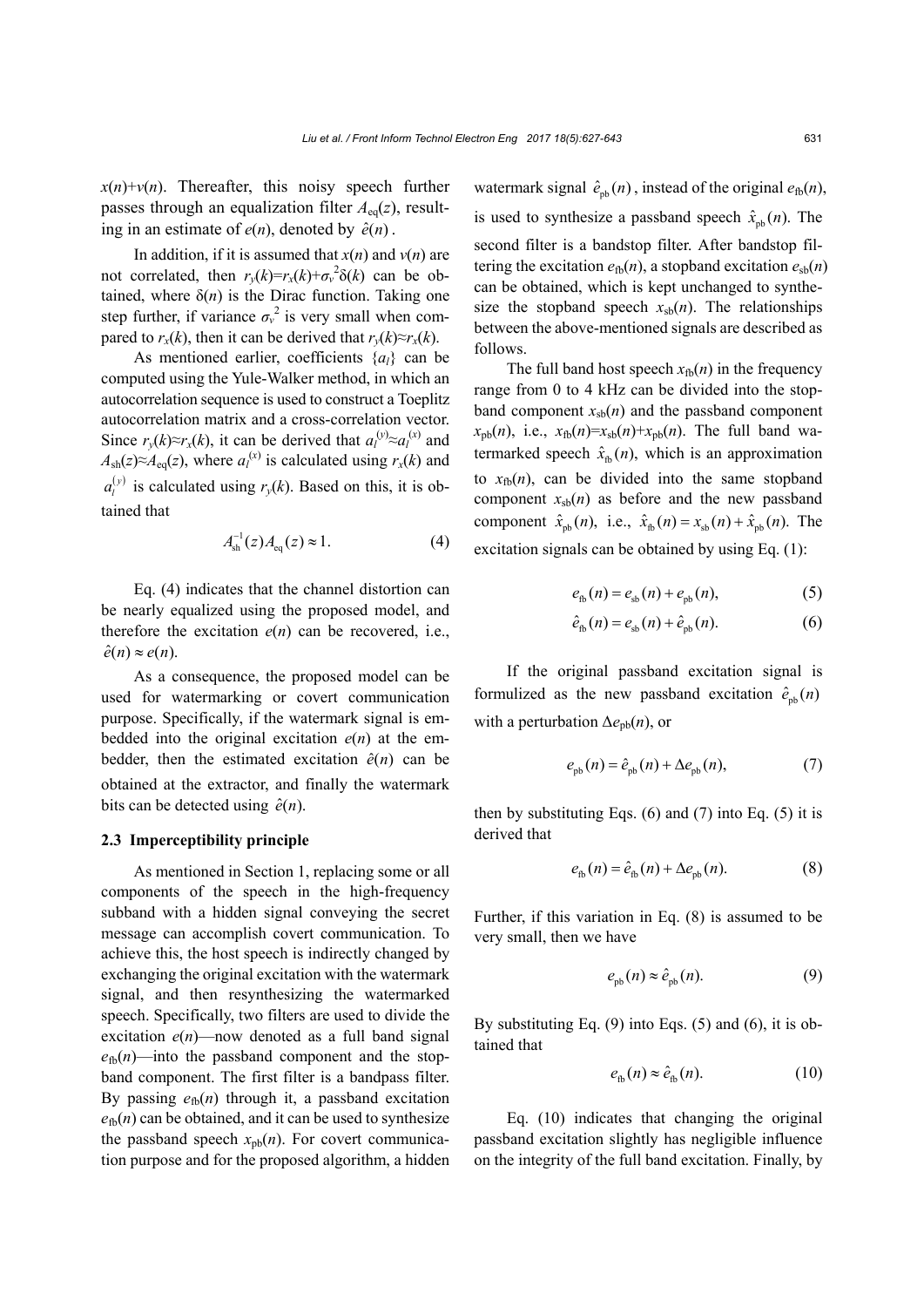passing  $\hat{e}_{\text{th}}(n)$  through the synthesis filter and using Eq. (10), it is derived that

$$
\hat{x}_{\text{fb}}(n) = \hat{e}_{\text{fb}}(n) * Z^{-1}[A^{-1}(z)]
$$
  
\n
$$
\approx e_{\text{fb}}(n) * Z^{-1}[A^{-1}(z)] = x_{\text{fb}}(n),
$$
\n(11)

where '\*' denotes convolution and  $Z^{-1}[\cdot]$  represents the inverse *Z*-transform in Eq. (11).

To summarize, if the original passband excitation is replaced by a passband watermark signal and this replacement does not change the full band excitation a lot, then the resynthesized full band watermarked speech will be very close to the original full band host speech. In other words, they must have similar, if not the same, intelligibility and quality. In addition, the watermark signal can hardly be perceived by human ears.

## **2.4 Passband communication for transmitting and receiving watermark bits**

As mentioned in Section 2.3, if the original passband excitation signal is replaced by the passband watermark signal, then both intelligibility and imperceptibility can be achieved. There are several ways to generate a passband watermark signal. One possible way is to use the canonical passband communication theory to first generate a band-limited baseband signal and then up-convert it into the passband. Specifically, the band-limited requirement can be satisfied by passing the watermark bits through the pulse shaping filter, and the passband constraint can be fulfilled by forcing the sinusoidal carriers to modulate the amplitude of the baseband signal. This idea is shown in more detail in Fig. 2, and is explained as follows.



**Fig. 2 The principle of the hidden communication system**

Here the binary sequence  $b_k \in \{+1, -1\}$  is used, for simplicity, to represent the secret message. First,  $b_k$  passes through the impulse modulator, resulting in the signal  $a^*(n) = \sum_{k=-\infty}^{+\infty} b_k \delta(n - kT_b)$ , where  $T_b$  is the bit interval. This signal then passes through the baseband transmit shaping filter with impulse response  $p(n)$ . In this study we use the square root raised cosine (SRRC) filters at both the transmitter and the receiver. The baseband shaping filter is low pass in nature and its cutoff frequency is somewhat greater than  $1/(2T_b)$ . The output of the transmitter shaping filter is  $a(n) = \sum_{k=-\infty}^{+\infty} b_k p(n - kT_b)$ .

To translate its spectra up to the passband of the bandpass channel, *a*(*n*) is amplitude modulated by the carrier  $cos(2\pi f_c n)$ , where  $f_c$  is the carrier center frequency, resulting in the passband watermark signal

$$
w_{\text{pb}}(n) = a(n)\cos(2\pi f_c n). \tag{12}
$$

To better improve the imperceptibility, this signal is then scaled to output the new passband excitation signal  $\hat{e}_{pb}(n) \approx g \cdot w_{pb}(n)$ . Thereafter,  $\hat{e}_{pb}(n)$ passes into the channel.

As mentioned in Sections 1 and 2, this hidden signal will endure channel attacks such as synthesis processing, analysis processing, and transmission channel distorting. These attacks will be discussed in detail in Section 3. As a whole, however, it has been proved that if the transmission channel corruption is moderate, then the overall frequency response is approximately ideal. This result indicates that the input of the receiver can be expressed as  $\hat{e}_{\text{pb}}'(n) \approx \hat{e}_{\text{pb}}(n)$ .

At the receiver, the channel output  $\hat{e}'_{\text{nb}}(n)$  first passes through an ideal receiver bandpass filter with its center frequency at  $f_c$  and its cutoff frequency near  $f_c \pm 1/(2T_b)$ , resulting in the passband signal  $\hat{w}_{pb}(n)$ . According to the above analysis, it can be inferred that  $\hat{w}_{\text{pb}}(n) \approx g \cdot w_{\text{pb}}(n)$  since the receiver filter is considered to be flat.

If carrier synchronization is already achieved, then the received baseband signal *a*′(*n*) is obtained, which is the estimate of  $a(n)$  through low-pass filtering the down-converted version of  $\hat{w}_{\text{nb}}(n)$ , or

$$
a'(n) = \text{LPF}[2\cos(2\pi f_c n)\hat{w}_{\text{pb}}(n)] \approx g \cdot a(n), \quad (13)
$$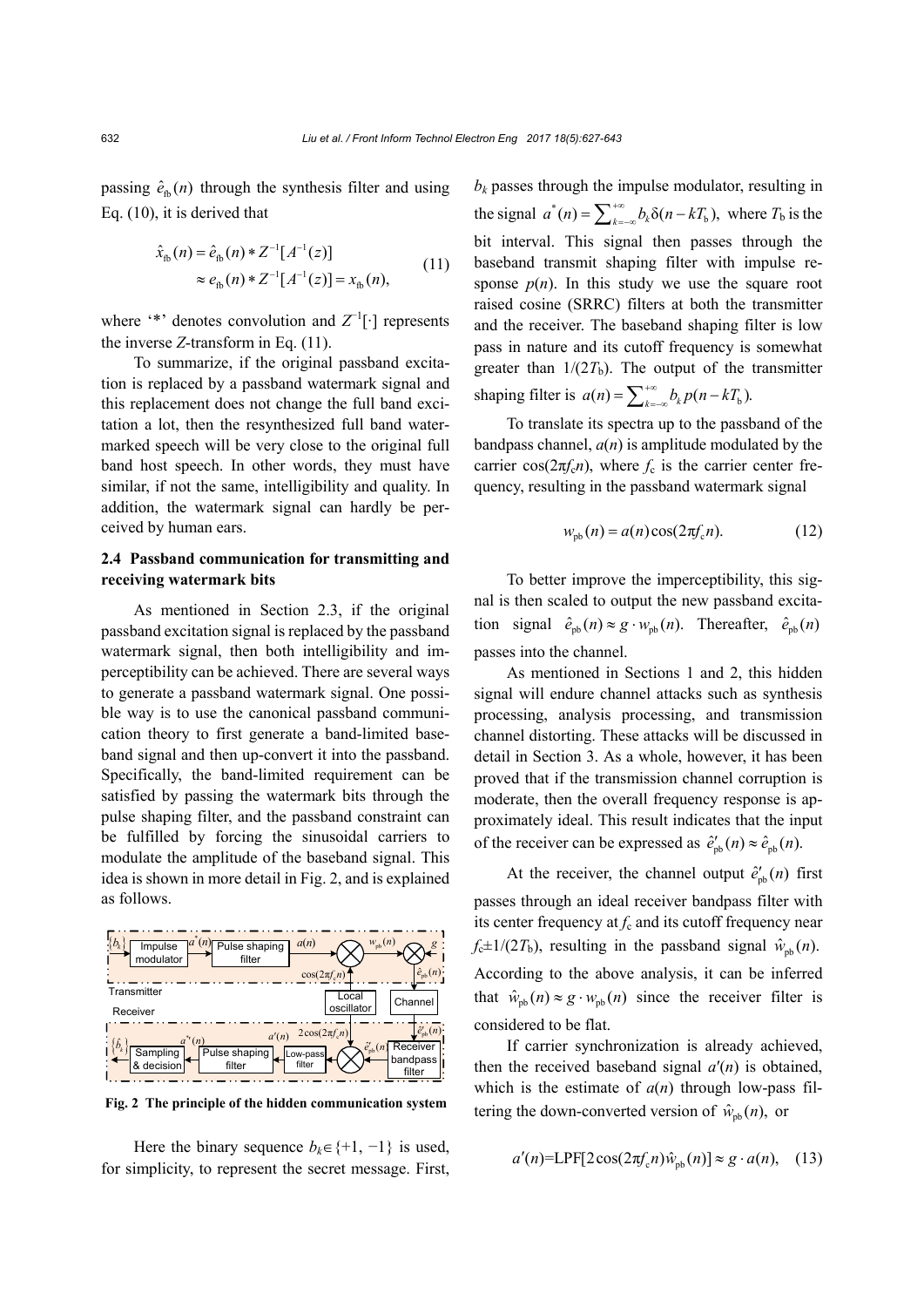where LPF[·] denotes the low-pass filtering operation. Eq. (13) shows that the waveform of  $a(n)$  is kept after a series of processing. So, there is no information lost, specifically for binary communication. Then  $\hat{a}(n)$ passes through the same shaping filter as in the transmitter to obtain  $\hat{a}^*(n)$ , which is the estimate of  $a^*(n)$ . By sampling this signal at the instant of the multiple of  $T<sub>b</sub>$  and making a decision, the following maximum likelihood (ML) detector is obtained:

$$
\hat{b}_k = \text{sign}\left[a^*(n)\Big|_{n=kT_b}\right] = \begin{cases} +1, & a^*(kT_b) \ge 0, \\ -1, & a^*(kT_b) < 0, \end{cases} \tag{14}
$$

where  $sign[x]$  returns the sign of *x*.

#### **3 System implementation and analysis**

#### **3.1 Overall system design**

Based on the analysis in Section 2, a speech watermarking scheme is illustrated in Fig. 3. It consists of a watermark bits embedder, a watermark bits extractor, and a transmission channel. In the following sections we will discuss them in greater detail. Overall, the key techniques that guarantee the intelligibility of the speech and the imperceptibility of the watermark signal aim to adjust the power of the passband watermark signal and to shape the scaled passband watermark signal using the synthesis filter to generate the desired watermarked speech.

#### **3.2 Watermark bits embedding**

## 3.2.1 Host speech preprocessing

As shown in Fig. 3, the full band narrowband host speech  $x_{\text{fb}}(n)$  in one segment is used as the cover in the following ways. First, the LP coefficients are obtained by using LP techniques such as the Levinson-Durbin algorithm. These coefficients are then used to form the analysis filter  $A(z)$  and the synthesis filter  $A^{-1}(z)$ .

Second, after passing  $x_{\text{fb}}(n)$  through an analysis filter  $A(z)$ , a full band excitation signal  $e_{fb}(n)$  is obtained. This signal is divided into a passband excitation signal  $e_{pb}(n)$  and a stopband excitation signal  $e_{sb}(n)$  by using a bandpass filter and a bandstop filter, respectively.

Note that there are two gaps or guarding bands between the transition areas of these two filters. By doing so, the passband watermark signal can be recovered without inter channel interference (ICI).



**Fig. 3 Overall system design for narrowband speech watermarking** 

## 3.2.2 Watermark signal generation

If the binary sequence of the watermark is denoted as  $b_k \in \{+1, -1\}$ , then the passband watermark signal  $w_{\text{pb}}(n)$  can be obtained using the method introduced in Section 2.4.

3.2.3 Power adjustment of the passband watermark signal

The passband watermark signal  $w_{pb}(n)$  can be very different in terms of the waveform from the original passband excitation signal  $e_{\rm pb}(n)$ . If it is directly used to synthesize the passband watermarked speech, then neither intelligibility nor imperceptibility can be achieved. Therefore, a power adjustment algorithm is proposed for scaling  $w_{\text{pb}}(n)$  to a more suitable level before it is used to synthesize the watermarked speech. After power adjustment, a gain factor *g* is obtained, which can be used to multiply the original passband watermark signal  $w_{pb}(n)$  to output the new passband excitation signal  $\hat{e}_{\rm ph} (n)$ . This can be explained as follows.

To calculate *g*, the passband watermark signal and original passband excitation are forced to have the same power, or  $\sum_{n=0}^{N-1} |\hat{e}_{pb}(n)|^2 = \sum_{n=0}^{N-1} |e_{pb}(n)|^2$ . Then it can be derived that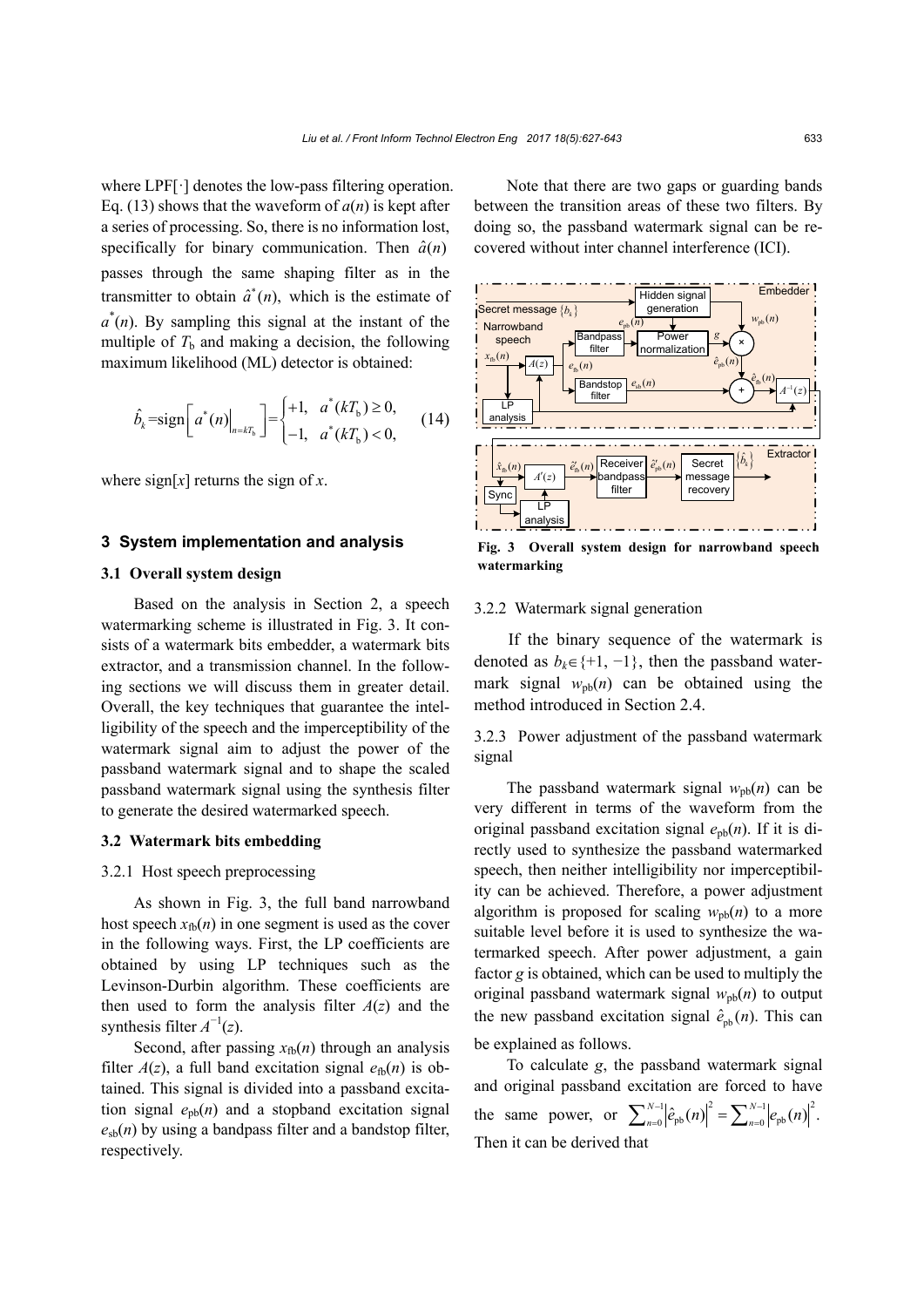$$
g = \left(\sum_{n=0}^{N-1} \left| e_{\text{pb}}(n) \right|^2 / \sum_{n=0}^{N-1} \left| w_{\text{pb}}(n) \right|^2 \right)^{1/2} . \tag{15}
$$

Finally, by using Eq. (15) the new passband excitation signal is obtained:

$$
\hat{e}_{\text{pb}}(n) = g \cdot w_{\text{pb}}(n). \tag{16}
$$

## 3.2.4 Watermarked speech generation

As mentioned earlier, the secret message is conveyed by the hidden signal  $w_{\text{pb}}(n)$ . It can be directly added to the original stopband speech to form the full band watermarked speech, or  $\hat{x}_{\text{th}} (n) = x_{\text{sh}} (n) + w_{\text{ph}} (n)$ . However, the passband watermark signal can be perceived by human ears or seen by human eyes in terms of the spectrogram graph. This is due to the fact that the passband watermark actually has fixed power levels, while the speech signal is the long-term nonstationary process and has a much wider dynamic range. Therefore, the power level of the hidden signal and the original replaced passband speech may differ a lot. Moreover, the envelope of the hidden signal is not guaranteed to be the same as that of the original replaced passband speech. To summarize, covert communication cannot be accomplished by directly adding the passband watermark signal to the stopband host speech signal.

The power level of the passband watermark signal can be adjusted according to Eq. (16). In this way, the level of the replaced passband speech is increased or decreased to match that of the original passband speech. To better improve the intelligibility of the speech and the imperceptibility of the watermark signal, the scaled hidden signal is further shaped by the shaping filter  $A^{-1}(z)$  to output the passband replaced speech  $\hat{x}_{pb}(n) = \hat{e}_{pb}(n) * Z^{-1}[A^{-1}(z)]$ , where  $\hat{e}_{nh}(n)$  is defined in Eq. (6). By doing so, this signal will have the same envelope as that of the original passband speech  $x_{pb}(n)$ . Consequently, the intelligibility and quality of the full band watermarked speech and the imperceptibility of the watermark signal are well kept. It can also be derived that

$$
\hat{x}_{\text{fb}}(n) = x_{\text{sb}}(n) + \hat{x}_{\text{pb}}(n). \tag{17}
$$

Eq. (17) indicates that the watermarked signal consists of the original stopband signal and the new passband signal.

Finally, according to these embedding steps, sample pseudo code of the proposed watermark embedding algorithm is given in Fig. 4.

| <b>Input:</b> the <i>n</i> th frame speech signal $x_n$ , the <i>n</i> th frame wa-<br>termark signal $w_{n}$ .<br><b>Output:</b> the <i>n</i> th frame watermarked signal $x_{\text{fn}}$ . |                                                                                             |  |  |  |  |
|----------------------------------------------------------------------------------------------------------------------------------------------------------------------------------------------|---------------------------------------------------------------------------------------------|--|--|--|--|
| For $n=1:N$                                                                                                                                                                                  | // embedding frame by frame                                                                 |  |  |  |  |
| $\mathbf{x}_{\text{sh},n} \leftarrow \text{SBF}(\mathbf{x}_n)$                                                                                                                               | // stopband filtering                                                                       |  |  |  |  |
| $\mathbf{x}_n \leftarrow \text{Hann}(\mathbf{x}_n)$                                                                                                                                          | // windowing                                                                                |  |  |  |  |
| $\sigma_{N}^{2}$ , $a_{n} \leftarrow \text{LPC}(\mathbf{x}_{n})$                                                                                                                             | // LP analysis                                                                              |  |  |  |  |
|                                                                                                                                                                                              | ${\bf e}_{\rm ob}$ $\sim$ Filter( $\sigma_n$ , $a_n$ , ${\bf w}_n$ ) // passband excitation |  |  |  |  |
| $g \leftarrow   {\bf e}_{\text{ob}}  /  {\bf w}_n  $                                                                                                                                         | // scaling factor                                                                           |  |  |  |  |
| $W_n \leftarrow Q \cdot W_n$                                                                                                                                                                 | // power normalization                                                                      |  |  |  |  |
| $\mathbf{x}_{\text{ob},n}$ – Filter( $\sigma_n$ , $\mathbf{a}_n$ , $\mathbf{w}_n$ ) // new passband signal                                                                                   |                                                                                             |  |  |  |  |
| // watermarked signal<br>$X_{\text{fb},n} \leftarrow X_{\text{sb},n} + X_{\text{rb},n}$                                                                                                      |                                                                                             |  |  |  |  |
| Fnd                                                                                                                                                                                          |                                                                                             |  |  |  |  |

**Fig. 4 Pseudo code of the proposed watermark embedding algorithm** 

#### **3.3 Watermark bits extraction**

As shown in Fig. 3, the watermark extractor consists of synchronization, watermark signal recovery, and watermark bits detection. Before the watermark bits are really extracted, the received watermarked speech should be synchronized to determine the start point of embedding. In this study, a 2-s unvoiced speech excerpt is used for timing synchronization or sampling clock recovery. This is not the main focus of this study, so this matter is not further treated and hereafter a perfect timing synchronization is assumed.

After synchronization, the watermark signal can be recovered in two steps. First, the excitation signal is obtained using the estimated LP coefficients to equalize the channel distortion. The passband watermark signal is then recovered by using the bandpass filter to remove the useless out-of-band components of the excitation signal.

Finally, this recovered passband watermark signal is used for watermark bits detection using the method described in Section 2.

# **3.4 Attacks**

It is known that the speech watermarking scheme should be robust against specified attacks. In our research, system-inherent attacks and transmission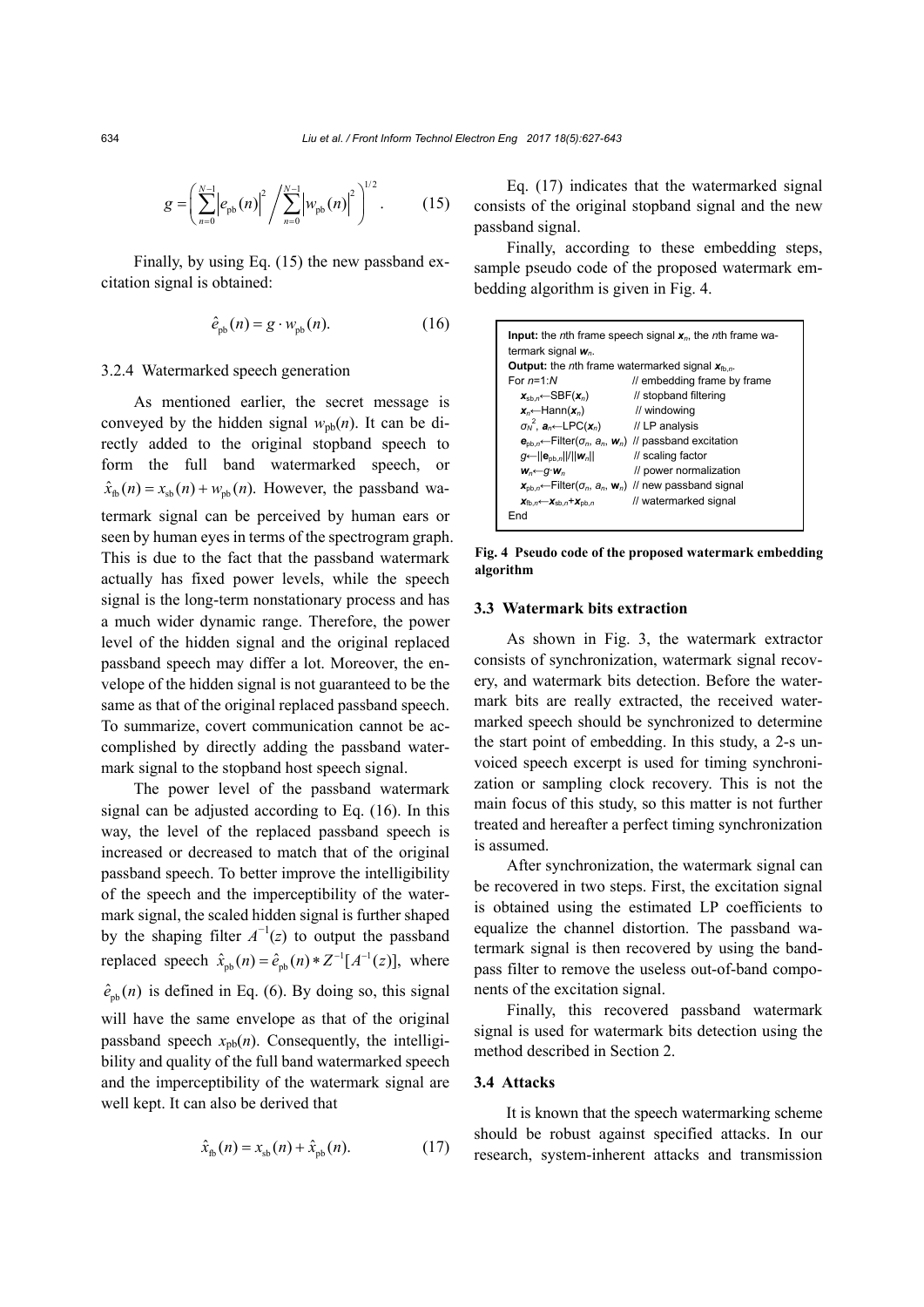channel attacks are considered. The former are introduced by the speech watermarking algorithm itself, including time-variant gain, time-variant all-pole filtering, additive stopband speech signal, and imperfect channel compensation. The latter are determined by practical applications, including resampling, AWGN, bandpass filtering, magnitude and phase distortion, and transcoding. These attacks are listed in Table 1. All these attacks can increase the bit error rate (BER).

**Table 1 System-inherent and transmission channel attacks** 

| Type            | <b>Attacks</b>                           |
|-----------------|------------------------------------------|
| System-inherent | Time-variant gain, time-variant all-pole |
| attack          | filtering, time-variant equalization,    |
|                 | additive stopband signal                 |
| Transmission    | Resampling, AWGN, filtering, magni-      |
| channel attack  | tude and phase distortion, trans-        |
|                 | coding                                   |

#### **3.5 Filter designs**

For demonstration purpose, in this study the bit rate of the secret message is set to be 200 bits/s, and every bit can by represented by 40 samples. According to the classical communication theory, the bandwidth needed for this secret message is at least 200 Hz for binary communication. On the other hand, the carrier center frequency is set to be 3000 Hz, which indicates that the passband ranges from 2900 Hz to 3100 Hz.

Under these constraints, the settings of several filters in the proposed system are summarized in Table 2. At the embedder, a bandpass filter, a bandstop filter, and a pulse shaping filter are needed. At the extractor, a bandpass filter, a low-pass filter, and a pulse shaping filter must be employed.

Besides these settings, the magnitude responses for these filters are presented (Fig. 5). As can be seen, the stopband width of the bandstop filter in Fig. 5a is set to be equal to or greater than the passband width of the bandpass filter at the embedder, and the passband width of the extractor bandpass filter should be equal to or less than that of the bandpass filter in the embedder, and greater than that of the watermark signal. By doing so, the watermark signal can avoid the out-of-band interference at the embedder, and the extractor bandpass filter can filter out the out-of-band

signal and let the watermark signal pass through without any harm.

**Table 2 Parametric settings for filters** 

| Location  | Type            | Parameters                     |
|-----------|-----------------|--------------------------------|
| Embedder  | <b>Bandpass</b> | Stop frequency 1: 2850 Hz      |
|           | filter          | Pass frequency 1: 2900 Hz      |
|           |                 | Pass frequency 2: 3100 Hz      |
|           |                 | Stop frequency 2: 3150 Hz      |
| Embedder  | <b>Bandstop</b> | Pass frequency 1: 2800 Hz      |
|           | filter          | Stop frequency 1: 2850 Hz      |
|           |                 | Stop frequency 2: 3150 Hz      |
|           |                 | Pass frequency 2: 3200 Hz      |
| Extractor | <b>Bandpass</b> | The passband width is equal to |
|           | filter          | or less than that in the       |
|           |                 | transmitter, and greater than  |
|           |                 | that of the hidden signal      |
| Extractor | Low-pass        | Pass frequency: 100 Hz         |
|           | filter          | Stop frequency: 150 Hz         |
| Embedder/ | Pulse shap-     | Roll-off factor: 0.32          |
| Extractor | ing filter      | Upsampling: 40 samples         |
|           |                 | Group delay: $4Tb$             |



**Fig. 5 The magnitude responses for the bandpass filter and the bandstop filter at the embedder, and the bandpass filter at the extractor (a) and the pulse shaping filter at the embedder and extractor, and the low-pass filter at the extractor (b)** 

Fig. 5b shows that the bandwidth of the low-pass filter should be equal to or greater than that of the pulse shaping filter, since the bandwidth of the hidden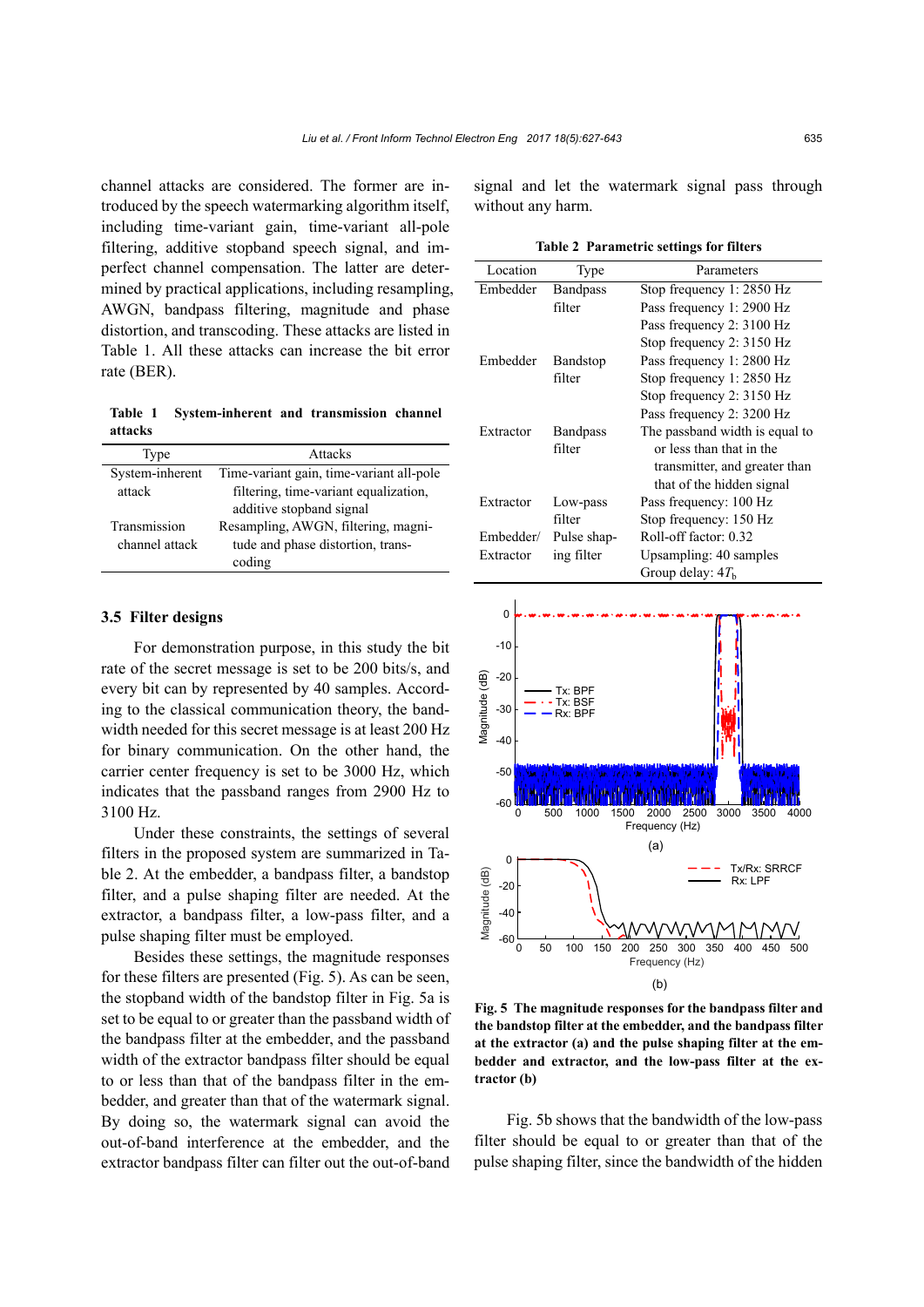signal is determined by that of the pulse shaping filter.

It is emphasized that, however, these parameter settings are only for demonstrating how the designed system works, and thereby are not optimized.

## **3.6 Capacity**

According to the binary phase shift keying (BPSK) modulation method described in Section 2, the theoretical capacity can be expressed as

$$
C = W \log[1 + P/(N_0 W)] \text{ bits/s.} \qquad (18)
$$

In Eq. (18) the channel is band-limited to [−*W*, *W*], the noise is Gaussian with a two-sided power spectral density of  $N_0/2$ , and the channel input signal has a power constraint of *P*. On the other hand, the BER is  $p_e = Q(\sqrt{2E/N_0})$ , where *E* is the signal energy and  $Q(x) = \int_{-\infty}^{-x} e^{-x^2/2} dx \sqrt{\sqrt{2\pi}}$ . Given the transmission rate and BER, it is possible to express the achievable watermark capacity by considering the channel as a memoryless binary symmetric channel (BSC). The channel capacity *R* is

$$
R = C[1 + p_e \log_2 p_e + (1 - p_e) \log_2 (1 - p_e)]
$$
 bits/s. (19)

This rate in Eq. (19) can be asymptotically achievable with appropriate channel coding.

#### **4 Experiments**

#### **4.1 Parametric settings**

In the following experiments, 40 randomly selected speech utterances from the IEEE corpus are used, and the segments that contain no voices but noise or silence are removed, resulting in a total of 34 s of speech. These speeches are resampled to 8000 Hz, and analyzed with a linear predictor with its order  $p=10$ . When using the LP technique, the speech frames are non-overlapping, and the duration of each frame is 30 ms.

The experiments are designed as follows. The hidden channel quality is first tested to verify that the channel can be compensated frame by frame. Then single- and multi-frame results of the watermarked speech are shown from both time domain and frequency domain points of view, followed by subjective and objective listening tests. The evaluations of robustness under several attacks are also provided. Finally, the proposed speech watermarking scheme is compared to some state-of-the-art algorithms in terms of their capacities.

#### **4.2 Hidden channel quality tests**

According to the channel model in Section 2, the hidden channel quality relies heavily on the recovered autocorrelation sequence at the extractor. This is due to the fact that the synthesized watermarked speech is in fact different from the original host speech. For the watermarking system proposed in Section 3, however, one requirement is that their differences should be as small as possible to obtain the more accurately estimated vocal tracts for compensating the channel distortion. In the following, the autocorrelation sequences of the watermarked speech are compared to those of the original speech with and without AWGN channel attacks. By doing so, it can be directly determined whether the overall channel distortion introduced by our model can be neglected or not.

For comparison, the autocorrelation sequence in one frame is normalized by forcing its maximum value to be 1, or

$$
\overline{r}^{(m)}(k) = r^{(m)}(k)/\max(|r^{(m)}(k)|), k=0,1, ..., p, (20)
$$

where *m* denotes the current frame number. The original and recovered autocorrelation sequences of the 22nd frame defined in Eq. (20) are illustrated in Fig. 6. As can be seen, they are very close to each other in this frame, indicating that the autocorrelation sequence at the extractor is well estimated, thus providing the possibility of recovering the corresponding vocal tract response.



**Fig. 6 The original and recovered autocorrelation sequences of the 22nd frame**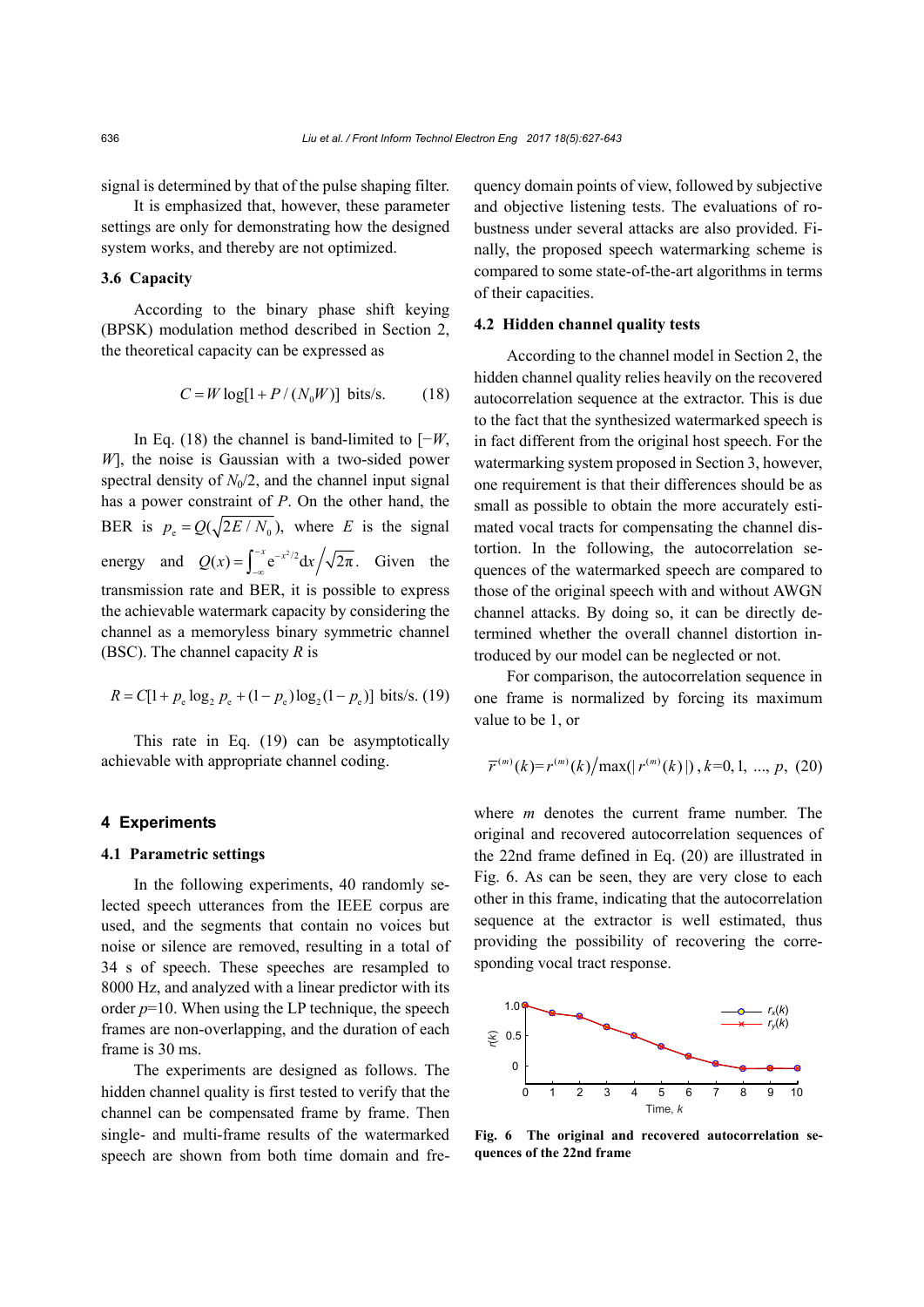For multiple frames, on the other hand, the autocorrelation sequence norm ratio (ASNR) criterion is used to evaluate the hidden channel quality. ASNR is defined in Eq. (21), being the ratio of the norm of the autocorrelation sequence vector  $\overline{r}_x^{(m)}$  of the original speech  $x(n)$  to the norm of the autocorrelation sequence error vector  $\Delta \overline{r}_x^{(m)}$  between the original  $x(n)$ and the synthesized speech  $y(n)$ :

$$
\text{ASNR}_{m} = 10 \lg(\|\overline{\mathbf{r}}_{x}^{(m)}\|^{2} / \|\Delta \overline{\mathbf{r}}_{x}^{(m)}\|^{2}), \quad (21)
$$

where  $\overline{r}_x^{(m)} = [\overline{r}_x^{(m)}(0), \dots, \overline{r}_x^{(m)}(p)]^T$ , and the difference vector  $\Delta \overline{\mathbf{r}}_x^{(m)} = [\overline{r}_x^{(m)}(0) - \overline{r}_y^{(m)}(0), ..., \overline{r}_x^{(m)}(p) - \overline{r}_y^{(m)}(p)]^T$ .

This criterion is reasonable since it reflects the similarity between two different autocorrelation sequences from the estimation point of view. If the estimation error is small, then ASNR will be large, and vice versa. Fig. 7 shows the results of the ASNR values for the first 100 frames. As can be seen, these values range from 10 dB to almost 70 dB.



**Fig. 7 The autocorrelation sequence norm ratio of the first 100 frames** 

Furthermore, by averaging the ASNR in each frame, we have

$$
\overline{\text{ASNR}} = \frac{1}{M} \sum_{m=0}^{M-1} \text{ASNR}_m.
$$
 (22)

The indicator in Eq. (22) represents the overall estimation performance of the recovered autocorrelation sequences without any attacks between the embedder and the extractor. For this experiment setting, the averaged ASNR value is close to 40 dB for 1000 frames, meaning that the recovered autocorrelation sequences are very close to the original ones.

Furthermore, the averaged ASNRs under the AWGN attacks with different signal-to-noise ratios (SNRs) are tested (Fig. 8). From the estimation theory

point of view, the autocorrelation sequences can be recovered even with moderate additive noises (SNR>20 dB). The reason behind this is that the spectrum of the speech is not uniformly distributed in the frequency range; i.e., the low-frequency components usually have much more energy than the high-frequency components, and this is especially true for voiced speech. The low-frequency components can be better preserved than the high-frequency components when uniformly distributed noise is added, thus facilitating autocorrelation sequence calculation. For severe additive noises (SNR<20 dB), which are very common in noisy autocorrelation estimation problems, some iterative methods can be used to further improve the estimation accuracy (Zheng, 2005).



**Fig. 8 Averaged auto-correlation sequence norm ratios (ASNRs) with and without AWGN** 

#### **4.3 Demonstration of watermarked speech**

For covert communication purpose, the synthesized watermarked speech must be as close as possible to the original speech, in order to avoid deliberate observation and detection. Therefore, both the time domain waveform and the magnitude spectrum of the watermarked speech should be similar to that of the original speech. The results of the synthesized watermarked speech are given in terms of one frame and multiple frames, respectively.

#### 4.3.1 Single-frame watermarked speech

In the first place, the temporal waveforms of the synthesized watermarked speech and the original speech in a frame are shown in Fig. 9. As can be seen, they are very close to each other, so the quality of the synthesized speech is maintained.

In the spectral domain, the magnitude spectrum of a frame can be used to show the synthesized speech (Fig. 10). For comparison, Fig. 10 also plots the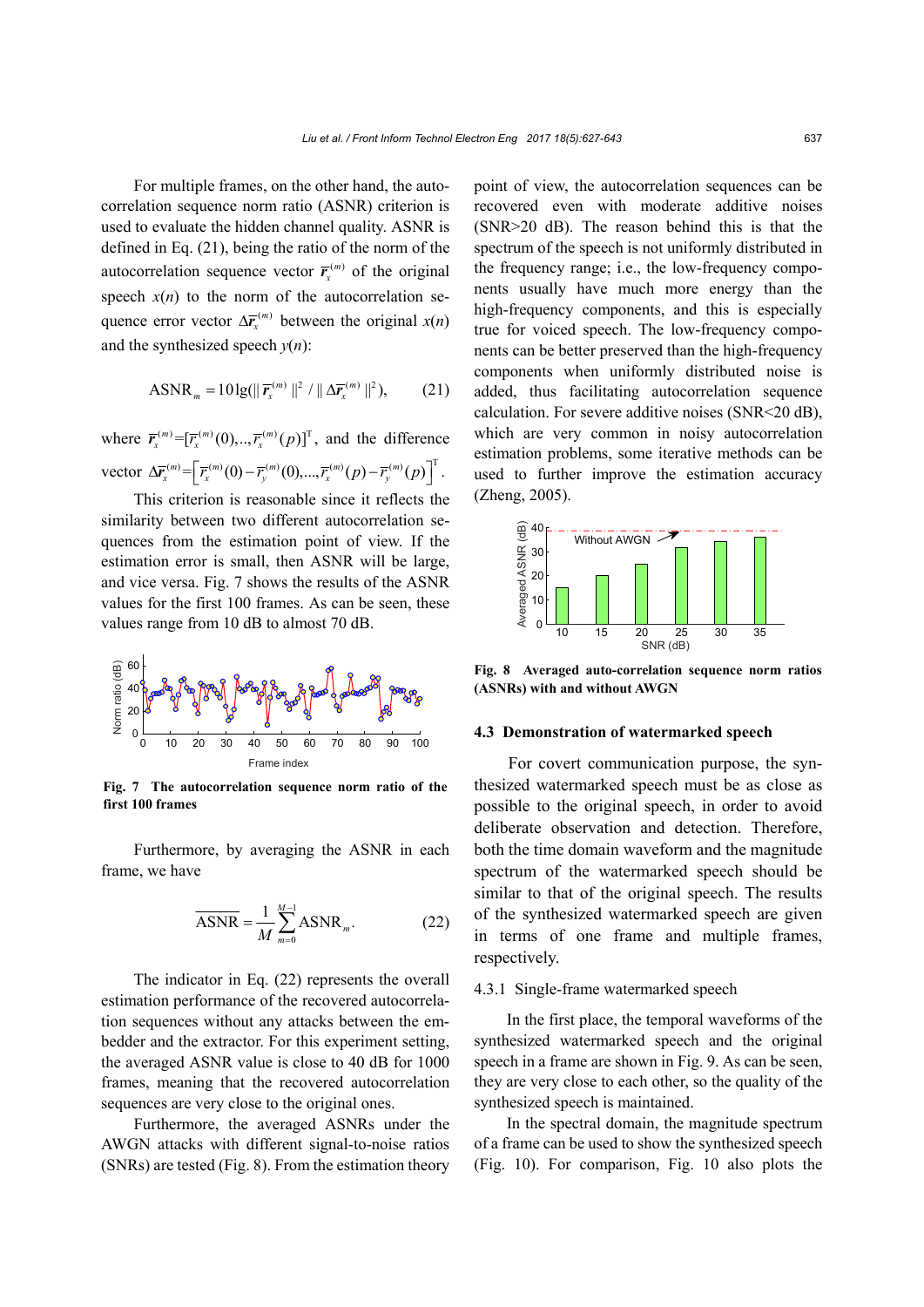original magnitude spectrum and the original vocal tract. It can be seen that, in the stopband the spectra of the original and the synthesized speech are the same, while in the passband they are different because the original passband speech is replaced by the hidden signal. Their spectral envelopes, however, are the same. As a result, the intelligibility represented by the spectral envelope of the synthesized speech is maintained.



**Fig. 9 The temporal waveforms of the original and synthesized speeches of a frame** 



**Fig. 10 Magnitude spectrum of the original speech and the synthesized watermarked speech in a frame** 

#### 4.3.2 Multi-frame watermarked speech

For the watermarked speech in multiple frames, the time domain waveforms and spectrograms of the original and the synthesized watermarked speeches are shown in Fig. 11. As can be seen, the differences between the original and the synthesized watermarked speech waveforms in the time domain are very small. As for their spectrograms, which contain the intelligibility and the quality information, it is obvious that the formants, the fundamental frequencies and harmonics of the two signals are nearly the same. This means that the intelligibility of the synthesized speech is maintained. In addition, only a little distortion is introduced in the passband with its center surrounding the carrier frequency of 3 kHz, indicating that not only the quality of synthesized speech is kept but also the imperceptibility of the watermark signal is achieved.



**Fig. 11 Time domain waveforms and spectrograms of the original full band speech (a) and the synthesized full band speech (b)** 

#### **4.4 Listening tests**

#### 4.4.1 Subjective tests

The speech quality in the output is evaluated by the mean opinion score (MOS), ranging from 1 to 5, and by using the International Telecommunication Union (ITU) recommendation P.800, which provides methods for conducting listening tests. In our experiment, 20 responders are included for this test. The averaged scores of the original and the watermarked speeches are 5 and 4.90, respectively. This result indicates that the speech quality is well kept and the watermark signal cannot be perceived by the listeners.

## 4.4.2 Objective tests

There are several measures to objectively test the watermarked speech. They are frequently used in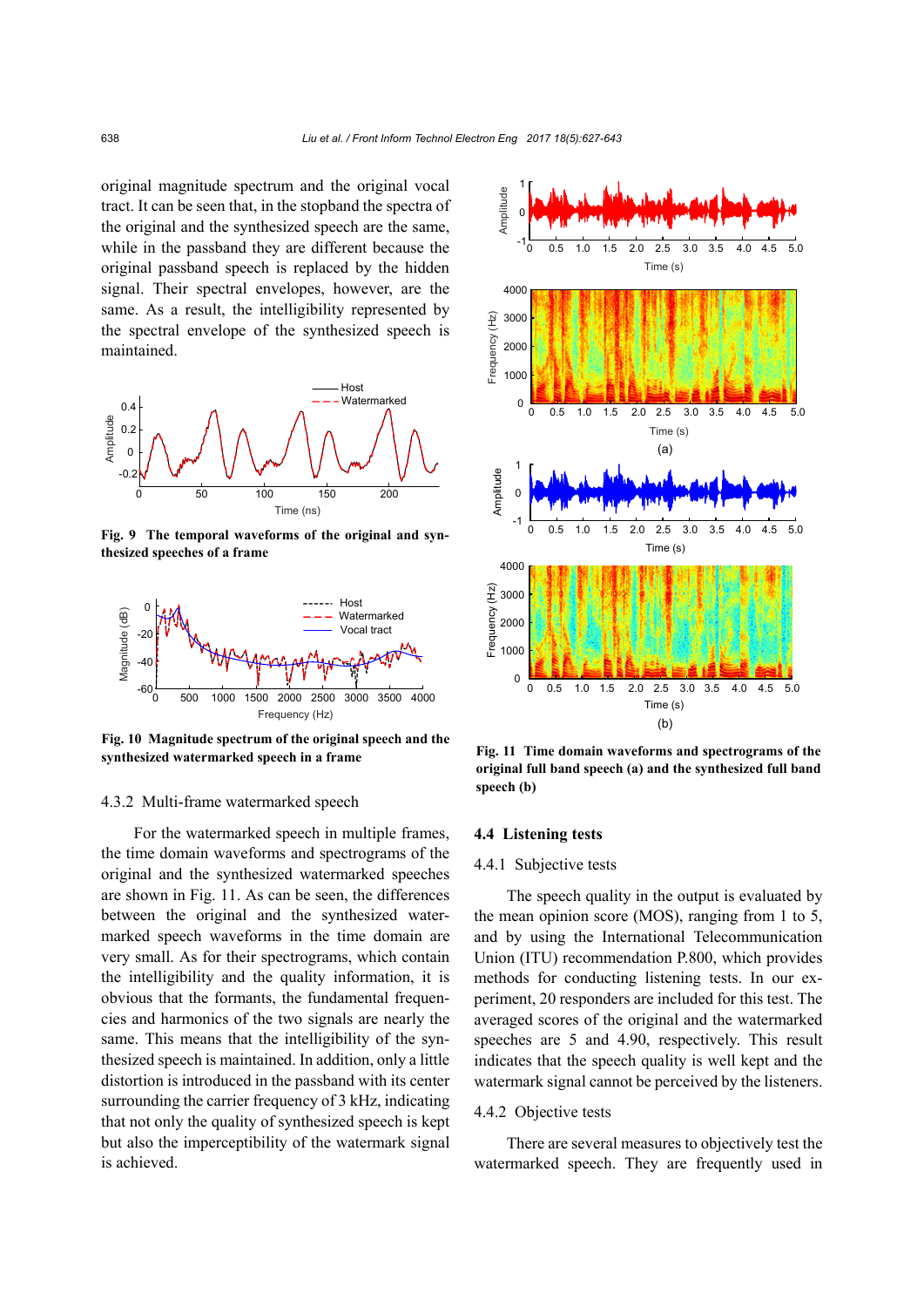applications such as speech enhancement and speech coding. Here, segmental SNR (SegSNR), log likelihood ratio (LLR), Itakura-Saito (IS) distortion, and perceptual evaluation of speech quality (PESQ) are used as the measures. Their expressions are summarized in Table 3.

| Table 3 Criteria for evaluating the speech quality |  |  |  |
|----------------------------------------------------|--|--|--|
|                                                    |  |  |  |

| Criterion | Expression                                                                                                                                                                                                                         |
|-----------|------------------------------------------------------------------------------------------------------------------------------------------------------------------------------------------------------------------------------------|
| SegSNR    | $\sum (x_{\text{fb}}^{(m)}(n))^2$<br>$n=0$<br>SegSNR <sub>m</sub> =10lg <sub>N-1</sub><br>$\sum \left[ x_{\text{fb}}^{(m)}(n) - \hat{x}_{\text{fb}}^{(m)}(n) \right]^2$                                                            |
| LLR       | LLR <sub>m</sub> =log( $\hat{a}^{(m)T}R_{x}^{(m)}\hat{a}^{(m)}$ )/( $a^{(m)T}R_{x}^{(m)}a^{(m)}$ )                                                                                                                                 |
| IS        | $\text{IS}_{m} = \frac{(\sigma_{x}^{(m)})^{2}}{(\hat{\sigma}_{x}^{(m)})^{2}} \frac{\hat{a}^{(m)T} R_{x}^{(m)} \hat{a}^{(m)}}{a^{(m)T} R_{x}^{(m)} a^{(m)}} + \log \frac{(\sigma_{x}^{(m)})^{2}}{(\hat{\sigma}_{x}^{(m)})^{2}} - 1$ |
| PESQ      | PESQ=4.5 – 0.1 $d_{sym}$ – 0.0309 $d_{asym}$                                                                                                                                                                                       |
|           |                                                                                                                                                                                                                                    |

In this test, five females and five males are selected from the speech corpus to evaluate the speech quality. The speech quality results are listed in Table 4. The averaged SegSNR is 20.9 dB. In speech watermarking, if this value is not less than 20 dB, then imperceptibility can be guaranteed. Smaller values of LLR and IS represent better intelligibility of the synthesized watermarked speech. In our test, the averaged LLR value is 0.0078 and the averaged IS value is 0.013, indicating that the quality of the synthesized speech is very close to that of the original speech. The averaged PESQ value of the watermarked speech is 4.16, which is very close to the value for the original cover speech, indicating that the speech quality is high. These results can be expected, because only a small amount of host speech is modified in the proposed watermarking algorithm, and most of the lowfrequency components are maintained to further improve the watermarked speech quality. To summarize, the results of the objective listening tests are satisfactory.

## **4.5 Robustness tests**

The watermarked speech signal is subjected to various channel attacks. Motivated by typical applications in PSTN, cellular circuit-switch networks, VoIP, and radio communication, the following transmission channel attacks listed in Table 5 are tested. The ideal channel without any attack is also tested, which can be used as a benchmark.

| Testee   | SegSNR | LLR    | IS    |             | <b>PESO</b> |
|----------|--------|--------|-------|-------------|-------------|
|          | (dB)   |        |       | <b>PESO</b> | (cover)     |
| Female 1 | 21.5   | 0.0066 | 0.012 | 4.23        | 4.28        |
| Female 2 | 22.2   | 0.0062 | 0.012 | 4.28        | 4.32        |
| Female 3 | 22.0   | 0.0075 | 0.011 | 3.99        | 4.02        |
| Female 4 | 21.7   | 0.0074 | 0.012 | 4.23        | 4.27        |
| Female 5 | 21.5   | 0.0071 | 0.013 | 4.27        | 4.29        |
| Male 1   | 21.4   | 0.0083 | 0.012 | 4.03        | 4.08        |
| Male 2   | 19.8   | 0.0086 | 0.015 | 4.17        | 4.21        |
| Male 3   | 19.9   | 0.0079 | 0.014 | 3.84        | 3.88        |
| Male 4   | 19.7   | 0.0087 | 0.015 | 4.23        | 4 26        |
| Male 5   | 19.3   | 0.0092 | 0.016 | 4.28        | 4.29        |
| Average  | 20.9   | 0.0078 | 0.013 | 4.16        | 4.19        |

**Table 5 Transmission channel attacks for simulations** 

| No. | Channel attack             |          | PSTN Cellular VoIP Radio |          |               |
|-----|----------------------------|----------|--------------------------|----------|---------------|
|     | Ideal channel              | $\times$ | $\times$                 | $\times$ | ×             |
|     | Bandpass filtering         | N        |                          |          | ٦             |
|     | Flat-fading                | $\times$ | $\times$                 | $\times$ | N             |
|     | <b>AWGN</b>                | N        | ٦                        | ٦        | ٦             |
| 5   | FIR linear phase filtering | N        | $\times$                 | $\times$ | $\mathcal{L}$ |
| 6   | IIR non-linear, non-       | ٦.       |                          |          |               |
|     | minimum phase filtering    |          |                          |          |               |
|     | Transcoding                | $\times$ | ٦                        | $\times$ | $\times$      |

The parametric settings of these attacks are given as follows. The FIR bandpass filter has an order of *N*=200 and a passband ranging from 300 to 3400 Hz. The flat-fading (sinusoidal amplitude modulation) has a modulation frequency of 3 Hz and a modulation index of 0.5. The AWGN is set to be 30 dB lower than that of the original signal. The finite impulse response (FIR) linear phase filter has an order of *N*=150, and an equalization filter is used at the extractor. The infinite impulse response (IIR) all-pass filter has nonlinear phase and is unstable. The transcoding is assumed to occur between the enhanced full rate (EFR) vocoder of the GSM system and the pulse code modulation (PCM) coder with the A-law of the ITU-T G.711 standard.

Under these attacks, the robustness of the overall watermarking system is evaluated. The robustness in terms of the bit error ratio (BER) in the detected watermark bits is measured, without any error correction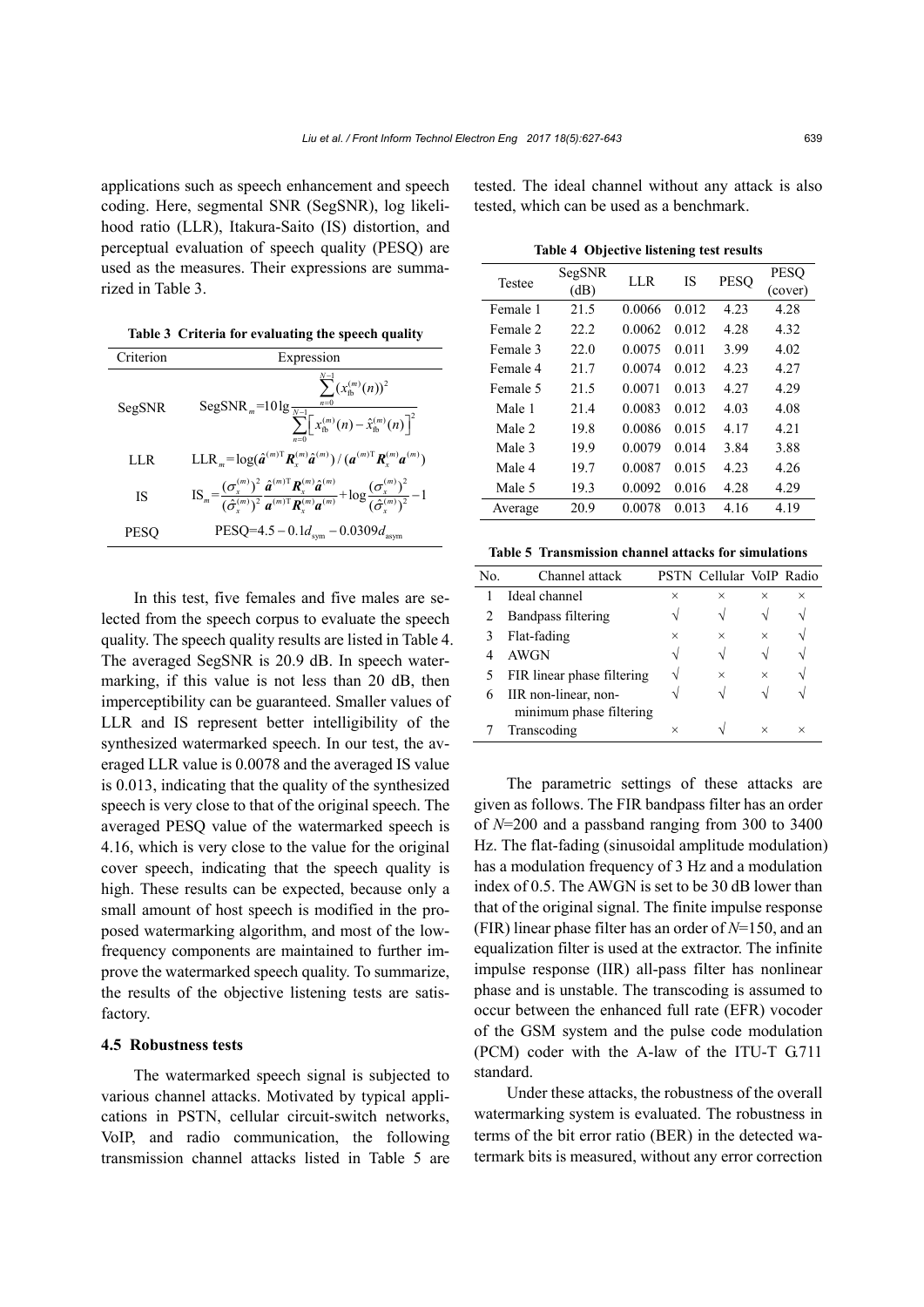coding being applied. The results are shown in Fig. 12. As can be seen, the BER values are mostly around or below 0.001, meaning that the proposed watermarking system is robust against various channel attacks. The BER performance under the attacks of bandpass filtering, AWGN, FIR linear phase filtering, and transcoding is very close to that of the ideal channel without any attack. The flat-fading attack and the IIR nonlinear, non-minimum phase filtering can worsen the performance slightly, because the speech signal distortion introduced by them cannot be recovered. Among the four real applications, the VoIP case has the best performance while the radio case has the worst performance because more attacks are imposed on the watermarked speech.



**Fig. 12 Overall system robustness tests in the presence of various transmission channel attacks at a bit rate of 200 bits/s** 

#### **4.6 Discussion**

4.6.1 System performance for different passband widths

For binary waveform communication, the data rate is closely related to the bandwidth used. In this experiment, BERs with different passband widths are tested (Fig. 13). As can be seen, BER decreases when the data rate increases. This can be explained as follows. When the data rate becomes higher, more original passband speech is replaced by the hidden watermark signal, thereby introducing more distortions to the speech and making it more difficult to estimate the vocal tract.

Moreover, it is shown in this figure that the BER values are all around or below 0.001, indicating that reliable communication at the rate of below 400 bits/s can be accomplished.



**Fig. 13 BER performance at different data rates** 

#### 4.6.2 Comparison with current algorithms

In the speech watermarking scenario, the main concerns are the channel capacity, the imperceptibility of the watermarked speech, the robustness against channel attacks, and the algorithm complexity. For a numerical comparison of our channel capacity results with the reported performance of other methods, *R*/*W* is used as a measure, which is based on the number of embedded watermark bits (in terms of *R* using the reported BER and Eq. (19)) and the channel bandwidth *W*. Some commonly used speech watermarking methods, including spread spectrum (SS), phase modulation (PM), and QIM, are used here for comparison. For narrowband speech watermarking, most of their achieved bit rates range from several bits to dozens of bits per second (Suzuki *et al.*, 1997; Hofbauer *et al.*, 2005; Faundez-Zanuy *et al.*, 2010; Chen *et al.*, 2013). The results of the channel capacity comparison are listed in Table 6, indicating that our method outperforms most of the state-of-the-art speech watermarking methods in terms of the data rate and channel capacity. Although the methods proposed by Hofbauer and Kubin (2006) and Hofbauer and Hering (2007) have higher data rates, their bandwidth efficiency is less than ours. Furthermore, under the constraint of the same data rate, the performance of QPSK outperforms that of BPSK in two aspects. First, lower BERs are obtained in QPSK. In this case, only a half passband is replaced when compared to BPSK. By doing so, the cover speech is less distorted, thereby resulting in better vocal tract estimates. Second, when compared to BPSK, the bandwidth efficiency in QPSK is nearly doubled. This is due to the fact that, if data symbol with higher dimensionality is used, then the transmission bandwidth needed is less.

As for imperceptibility, time and frequency domain waveforms of the synthesized watermarked speech are shown respectively. The speech signal can have one frame or multiple frames. The testing results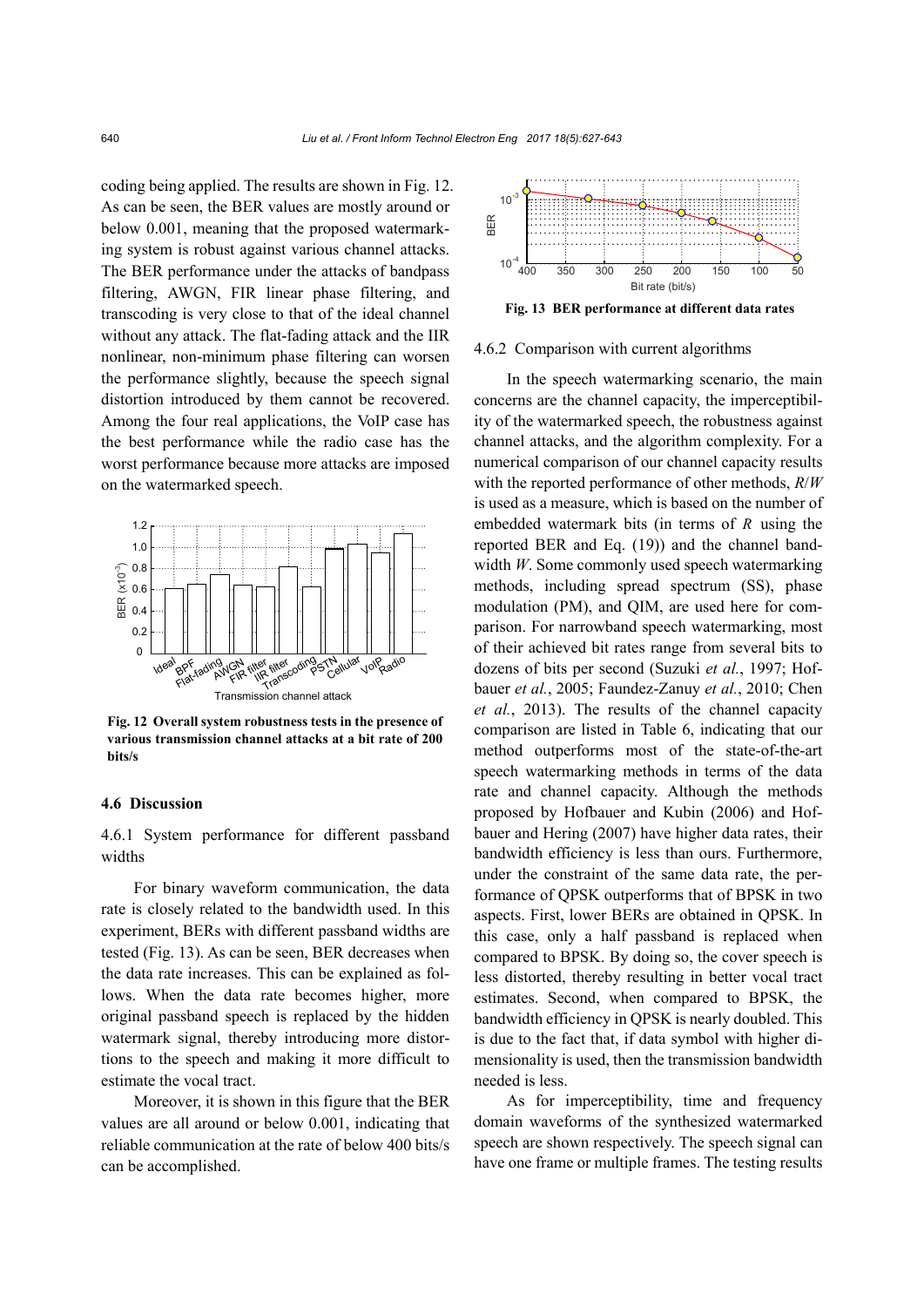| Method          | Reference                   | $C$ (bit/s) | BER $(\% )$ | $R$ (bit/s) | W(kHz) | R/W  |
|-----------------|-----------------------------|-------------|-------------|-------------|--------|------|
| <b>SS</b>       | Suzuki <i>et al.</i> (1997) | 3           | 0.1         | 3           | 3.0    |      |
| <b>SS</b>       | Hofbauer et al. (2005)      | 24          | 0.1         | 24          | 2.8    | 8    |
| QIM             | Faundez-Zanuy et al. (2010) | 36          | 0           | 36          | 4.0    | 9    |
| <b>OIM</b>      | Chen <i>et al.</i> (2013)   | 66          | 0           | 66          | 4.0    | 16.5 |
| <b>PM</b>       | Cheng and Sorensen (2001)   | 800         | 28          | 111         | 4.0    | 28   |
| <b>PM</b>       | Hofbauer and Kubin (2006)   | 2000        | 2.5         | 1663        | 4.0    | 416  |
| PM              | Hofbauer and Hering (2007)  | 2000        | 0.8         | 1866        | 4.0    | 466  |
|                 |                             | 200         | 0.061       | 199         | 0.20   | 992  |
| Proposed (BPSK) |                             | 300         | 0.103       | 316         | 0.32   | 988  |
|                 |                             | 400         | 0.135       | 394         | 0.40   | 496  |
|                 |                             | 200         | 0.053       | 198         | 0.10   | 1987 |
| Proposed (QPSK) |                             | 300         | 0.092       | 317         | 0.16   | 1979 |
|                 |                             | 400         | 0.107       | 395         | 0.20   | 1976 |

**Table 6 Channel capacity performance comparisons** 

demonstrate that our method can make the watermarked speech very similar to the original speech. These results can rarely be seen in other studies. Furthermore, the watermarked speech is tested using MOS with values from zero to five. As mentioned earlier, 20 subjects are asked to listen blindly to the original and watermarked speech signals. They then report the differences between the quality of the original and that of the watermarked speech signals. The results for the average values of these reports in terms of dissimilarities, as well as some published results in the state-of-the-art literature, are presented in Table 7. As can be seen, the proposed algorithms have better imperceptibility performance than others, and the watermark signal can hardly be perceived by humans in the watermarked speech. Moreover, when the data rate increases from 200 bits/s with BPSK to 400 bits/s with QPSK, the MOS value only slightly decreases from 4.92 to 4.90.

Third, most transmission channels used in previous works are assumed to be digital channels, but some practical channels have not been considered before, except for the speech watermarking scheme designed for the analog flat-fading channel in Hofbauer *et al.* (2009). Our research is more applicationspecific, and four real application scenarios are considered according to their attacks on the watermarked speech, including PSTN, radio, cellular, and VoIP.

Finally, the SS- and QIM-based speech watermarking algorithms usually use the orthogonal transformations such as DFT, DCT, and DHT (Chen *et al.*, 2013; Nematollahi *et al.*, 2015a; 2015b; Sarreshtedari

#### **Table 7 Subjective comparisons of different watermarking techniques**

| Watermark technique                     | Reference                | MOS  |
|-----------------------------------------|--------------------------|------|
| AbS                                     | Yan and Guo (2013)       | 4.11 |
| Genetic algorithm                       | Zamani and Manaf (2015)  | 4.51 |
| LSF                                     | Wang and Unoki (2015)    | 4.67 |
| DT-CWT                                  | Fan <i>et al.</i> (2013) | 4.88 |
| Proposed (BPSK,<br>$200 \text{ bits/s}$ |                          | 4.92 |
| Proposed (QPSK,<br>$400 \text{ bits/s}$ |                          | 4.90 |

*et al.*, 2015), because these transformations can be implemented by fast computing methods. In our method, the heaviest burden is introduced by the computation of the LP parameters, but these can be implemented by the Levinson-Durbin method and is not a problem now for hardware or software accomplishment. For example, the radix-2 fast Fourier transform (FFT) requires  $log_2N$  stages,  $Mlog_2(N/2)$ complex multiplications, and  $M \log_2 N$  complex additions. On the other hand, when the LP coefficients are computed, the most popular method is the Levinson-Durbin algorithm, and its complexity is  $p(p+2)$ , where  $p$  is the prediction order (Malepati, 2010). To compare their complexities, *N*=256 and *p*=10 are chosen because these values are very common in engineering usage. In this case, the radix-2 FFT method needs 3072 multiply-and-accumulate (MAC) operations, while the Levinson-Durbin method needs only 120 MAC operations.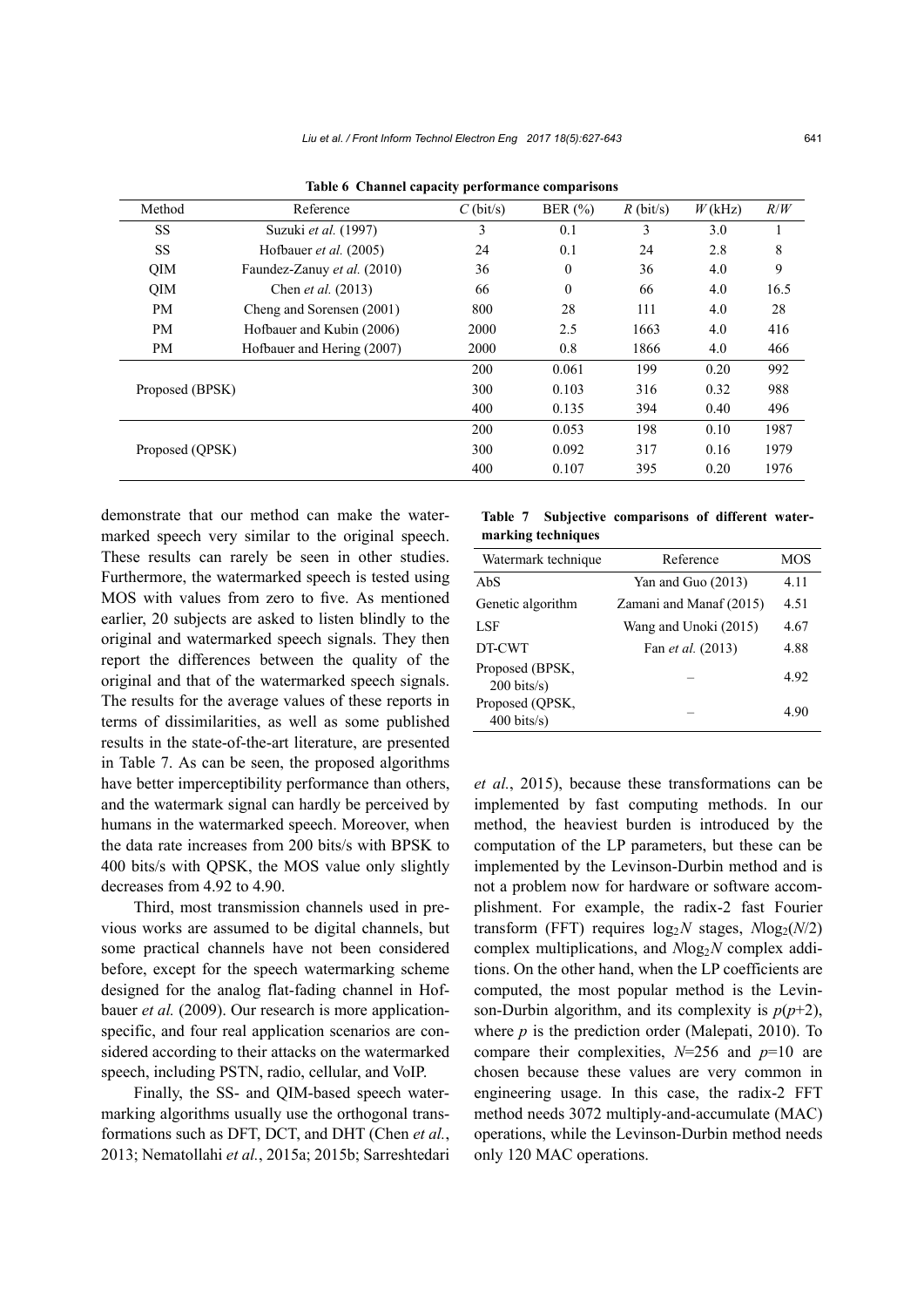When compared to other LP-based watermarking algorithms, for example, that proposed by Hofbauer *et al.* (2009) where the LP technique is also used, our proposed method is more advantageous and has lower computation complexity. First, Hofbauer *et al.* (2009) used only the unvoiced speech segments to embed the watermark, so the speech watermarking complexity is increased in that using additional unvoiced/voiced (UV) speech detection methods becomes a must. Even worse, the detection results during the extraction process are likely to be different from those present before embedding due to channel attacks, which will further make recovering the watermark more complicated. In our work, both voiced and unvoiced speech segments are used, which obviously decreases the complexity of the algorithm. Second, the watermark generation in Hofbauer *et al.* (2009) is very intricate because it is based on the theories of non-uniform sampling, and sampling and interpolation of band-limited signals. In our method, the conventional passband communication theory is introduced, so it is much easier to implement.

## **5 Conclusions**

We have proposed a new speech watermarking scheme by replacing the high-frequency parts of the host speech and keeping the low-frequency parts of the speech unchanged. At the embedder, the watermark bits are mapped into a passband watermark signal. This signal is first constrained to have the same energy as the passband excitation of the host speech using the masking thresholds, which ensures perceptual transparency of the watermark signal, and then this signal is pulse-shaped using the LP coefficients. The watermarked speech is synthesized using the stopband speech and the passband scaled and shaped watermark signal. At the receiver, the watermark signal is equalized using the vocal tract information derived from the watermarked speech, and the watermark bits are detected thereafter. Experimental results verify that the proposed method can obtain high embedding capacity, maintain the imperceptibility of the watermark signal, and resist several typical attacks in real applications. In the future we will consider the generation of the passband watermark signal using the multi-carrier modulation technique to further improve the capacity.

#### **References**

- Cai, L.B., Tu, R.H., Zhao, J.Y., *et al.*, 2007. Speech quality evaluation: a new application of digital watermarking. *IEEE Trans. Instrum. Meas.*, **56**(1):45-55. http://dx.doi.org/10.1109/TIM.2006.887773
- Chen, S., Leung, H., 2006. Concurrent data transmission through PSTN by CDMA. IEEE Int. Symp. on Circuits and Systems, p.3001-3004. http://dx.doi.org/10.1109/ISCAS.2006.1693256
- Chen, S., Leung, H., Ding, H., 2007. Telephony speech enhancement by data hiding. *IEEE Trans. Instrum. Meas.*, **56**(1):63-74. http://dx.doi.org/10.1109/TIM.2006.887409
- Chen, Z., Zhao, C., Geng, G., *et al.*, 2013. An audio watermark-based speech bandwidth extension method. *EUR-ASIP J. Audio Speech Music Process.*, **2013**(1):1-8. http://dx.doi.org/10.1186/1687-4722-2013-10
- Cheng, Q., Sorensen, J., 2001. Spread spectrum signaling for speech watermarking. IEEE Int. Conf. on Acoustics, Speech, and Signal Processing, p.1337-1340. http://dx.doi.org/10.1109/ICASSP.2001.941175
- Eslami, R., Deller, J.R.Jr, Radha, H., 2006. On the detection of multiplicative watermarks for speech signals in the wavelet and DCT domains. IEEE Int. Conf. on Multimedia and Expo, p.1369-1372. http://dx.doi.org/10.1109/ICME.2006.262793
- Fan, M.Q., Liu, P.P., Wang, H.X., *et al.*, 2013. A semi-fragile watermarking scheme for authenticating audio signal based on dual-tree complex wavelet transform and discrete cosine transform. *Int. J. Comput. Math.*, **90**(12): 2588-2602.

http://dx.doi.org/10.1080/00207160.2013.805752

- Faundez-Zanuy, M., Hagmüller, M., Kubin, G., 2006. Speaker verification security improvement by means of speech watermarking. *Speech Commun.*, **48**(12):1608-1619. http://dx.doi.org/10.1016/j.specom.2006.06.010
- Faundez-Zanuy, M., Hagmüller, M., Kubin, G., 2007. Speaker identification security improvement by means of speech watermarking. *Patt. Recogn.*, **40**(11):3027-3034. http://dx.doi.org/10.1016/j.patcog.2007.02.016
- Faundez-Zanuy, M., Lucena-Molina, J.J., Hagmüller, M., 2010. Speech watermarking: an approach for the forensic analysis of digital telephonic recordings. *J. Forens. Sci.*, **55**(4):1080-1087.
	- http://dx.doi.org/10.1111/j.1556-4029.2010.01395.x
- Malepati, H., 2010. Digital Media Processing: DSP Algorithms Using C. Elsevier, Burlington, USA, p.416-431. http://dx.doi.org/10.1016/B978-1-85617-678-1.00008-9
- Hofbauer, K., Hering, H., 2007. Noise robust speech watermarking with bit synchronisation for the aeronautical radio. *LNCS*, **4567**:252-266. http://dx.doi.org/10.1007/978-3-540-77370-2\_17
- Hofbauer, K., Kubin, G., 2006. High-rate data embedding in unvoiced speech. INTERSPEECH, p.241-244.
- Hofbauer, K., Hering, H., Kubin, G., 2005. Speech watermarking for the VHF radio channel. EUROCONTROL Innovative Research Workshop and Exhibition: